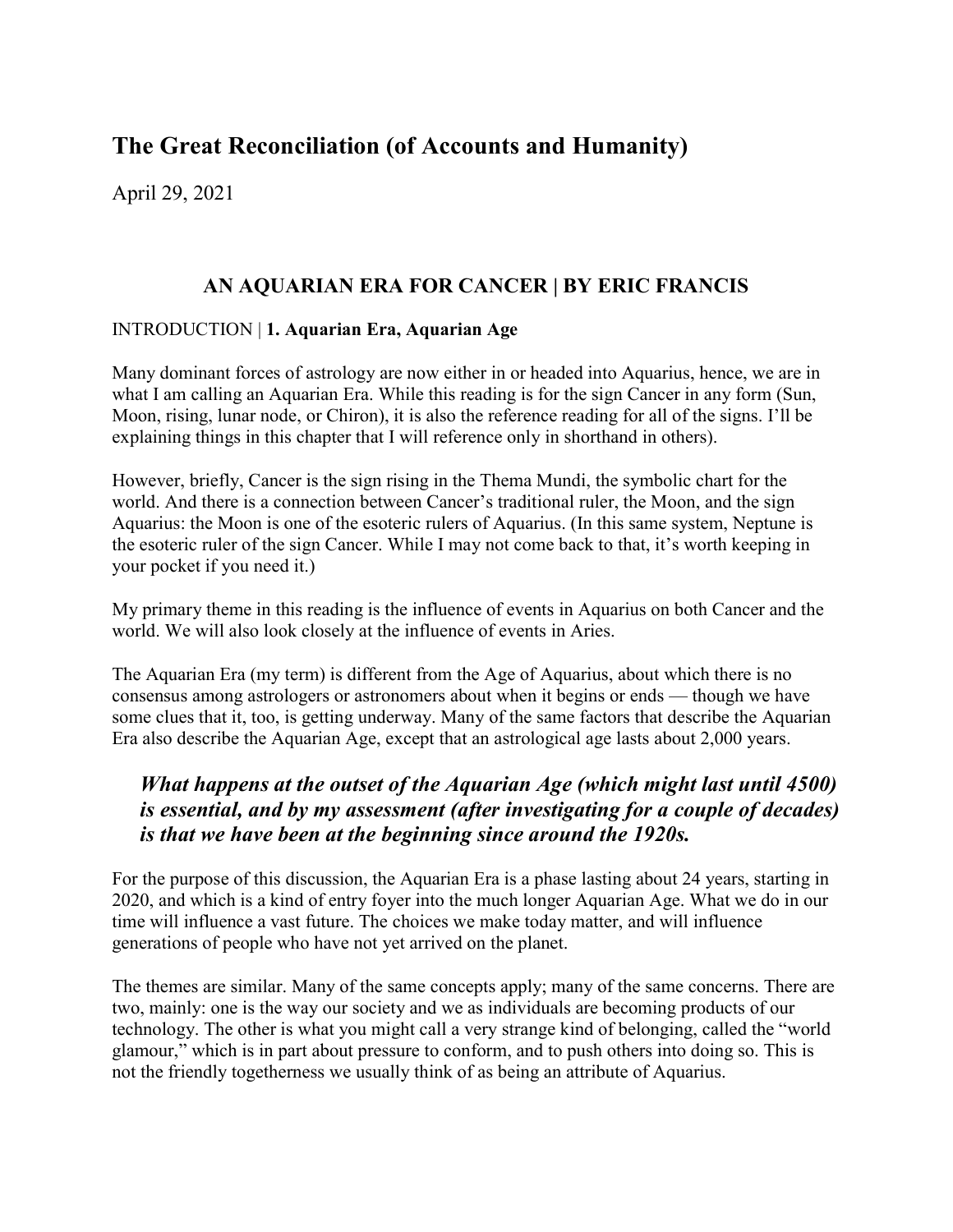What happens at the outset of the Aquarian Age (which might last until 4500) is essential, and by my assessment (after investigating for a couple of decades) is that we have been at the beginning since around the 1920s. Keep in mind throughout — and I will repeat this several times but let's get started — the sign Aquarius is said to address groups, but what it really addresses is social patterns, which are the patterns of society, which is about technology. Aquarius describes the relationship between people and electricity in all of its forms, and describes how this relationship affects us as individuals and as a society. Our relationship to technology sets the patterns of our minds, our lives, our social affairs, and our most intimate personal relationships.

The presence of Saturn in Aquarius for the next two years, and Jupiter for part of 2021, is a warmup and preparation for the Aquarian Era. What matters more is that Pluto is coming. This begins in March of 2023 and lasts through 2044. As far as many older people are concerned, this will be a permanent placement, lasting the rest of your lives. For many younger people, it will be the central astrology of your adult lives, defining your relationship with society.

Think of this as a series of stages: the Jupiter-Saturn phase of the Aquarian Era (through 2023) is preparation for the Pluto phase (through January 2044).

### In astrology, slow is powerful, and meaningful. Pluto gets that distinction any day of the century. Yet Pluto in Aquarius will be like nothing we have ever seen before. It is one of those transits that could go either way, and the differences are extreme.

Through the late 20th century, we were accustomed to Pluto going through one sign in about 14 years, and that seemed slow. Now that Pluto is moving farther from the Sun, away from its perihelion in 1989, the duration of a transit through one sign increases substantially and is now about 22 years. (It gets better — by the time of Pluto's aphelion, or far-point from the Sun, it will take 30 years to go through Gemini, spanning from 2127-2157).

In astrology, slow is powerful, and meaningful. Pluto gets that distinction any day of the century. Yet Pluto in Aquarius will be like nothing we have ever seen before. It is one of those transits that could go either way, and the differences are extreme. This all depends on how aware we are able to be of that which we normally take for granted.

Most of the pieces are in place for some significant challenges and power struggles in the Aquarian realm where technology meets humanity. We are seeing it develop now — at the moment, leaning more toward the troubling side of the equation, and the dehumanizing abuses of technological power that we are witnessing and experiencing. That most people are oblivious to this is irrelevant. It is happening whether anyone knows about it or not.

The solution to the troubling elements of this transit would be a social awakening; a human awakening. But "social" and much of "human" have been consumed by the digital environment and is entirely under its thrall. To be truly social today is an act of defiance. To be human, wholly human, is a form of dissent, even of revolt: to breathe normally, to show one's face, to hug another person, to hang out together, to hold a holiday gathering, to associate freely with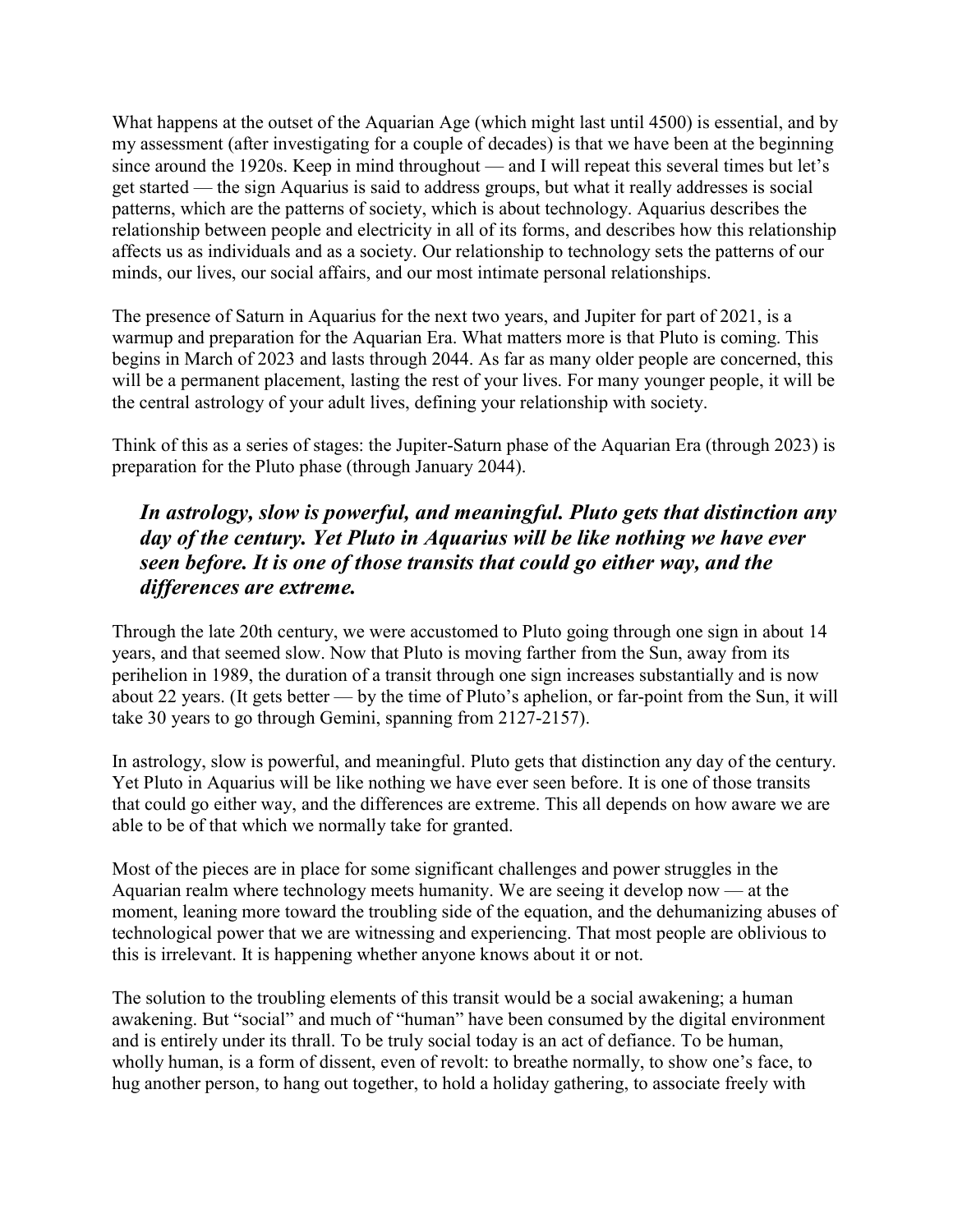your friends and family, to travel — and to not be subjected to **experimental medical** procedures, genetic or otherwise.

Aquarius is the realm of the public discussion, which now takes place in the electronic dimension, very nearly entirely. Dissent in this realm is now banned: all major social media outlets de-platform anyone who asks a few too many real questions. This is an example of the shadow side of Aquarius: the pressure to conform.

Once a fire like this starts, it is very difficult to extinguish. It may be impossible, which means it will take many miracles, or in the alternate, submitting to the Borg (where we get the expression "resistance is futile"), or ultimately, finding some means of escape. Those who understand Pluto know it as the unstoppable force. This is why I've been saying that Saturn in Aquarius is the time we need to evaluate our situation and get ourselves together.

This is not about conjuring up some form of feel-good power to the people, but rather about the actual organizing of the kind of society we need to have, so that our most basic human needs are met — that is, if we want to have anything resembling "a life" as we have long conceived of it. You grew up enjoying the full rights of citizenship, and personal autonomy. You might ask why those are being taken away from you, or in any way being made conditional. We might ask why anyone who objects risks being silenced or canceled.

Aquarius is the realm of the public discussion, which now takes place in the electronic dimension, very nearly entirely. Dissent in this realm is now banned: all major social media outlets de-platform anyone who asks a few too many real questions. This is an example of the shadow side of Aquarius: the pressure to conform.

For you, with Cancer Sun, Moon or rising, this is extremely personal; the 8th is where all of your most intimate transactions take place. Yet Cancer is the sign rising in the Thema Mundi, the symbolic chart of the world, so this is about all of us. You might say that Aquarius is the 8th house of the human race, which is an interesting meditation. Due to the Aquarius connection, your particular 8th house is a shared public and private dimension, and you are especially subject to the movements in the public realm within your private life. This is not the only time this occurs in your chart; I'll soon come to matters of your opposite sign Capricorn.

We might ask ourselves who controls this shared Aquarius dimension, and therefore who controls the entire public discussion. This directs who controls the social pattern — which is to say, what you are allowed to know, what you are allowed to say, and what is known about you whether you consent or not. Though it was difficult to find a parallel to this reality prior to the advent of digital, the electronic realm is now involved in every relationship you have and every thought we think. All of our intimate affairs are filtered through the digital dimension. That means we live in a different world than ever before.

## What happens to the sign Cancer happens to all of us.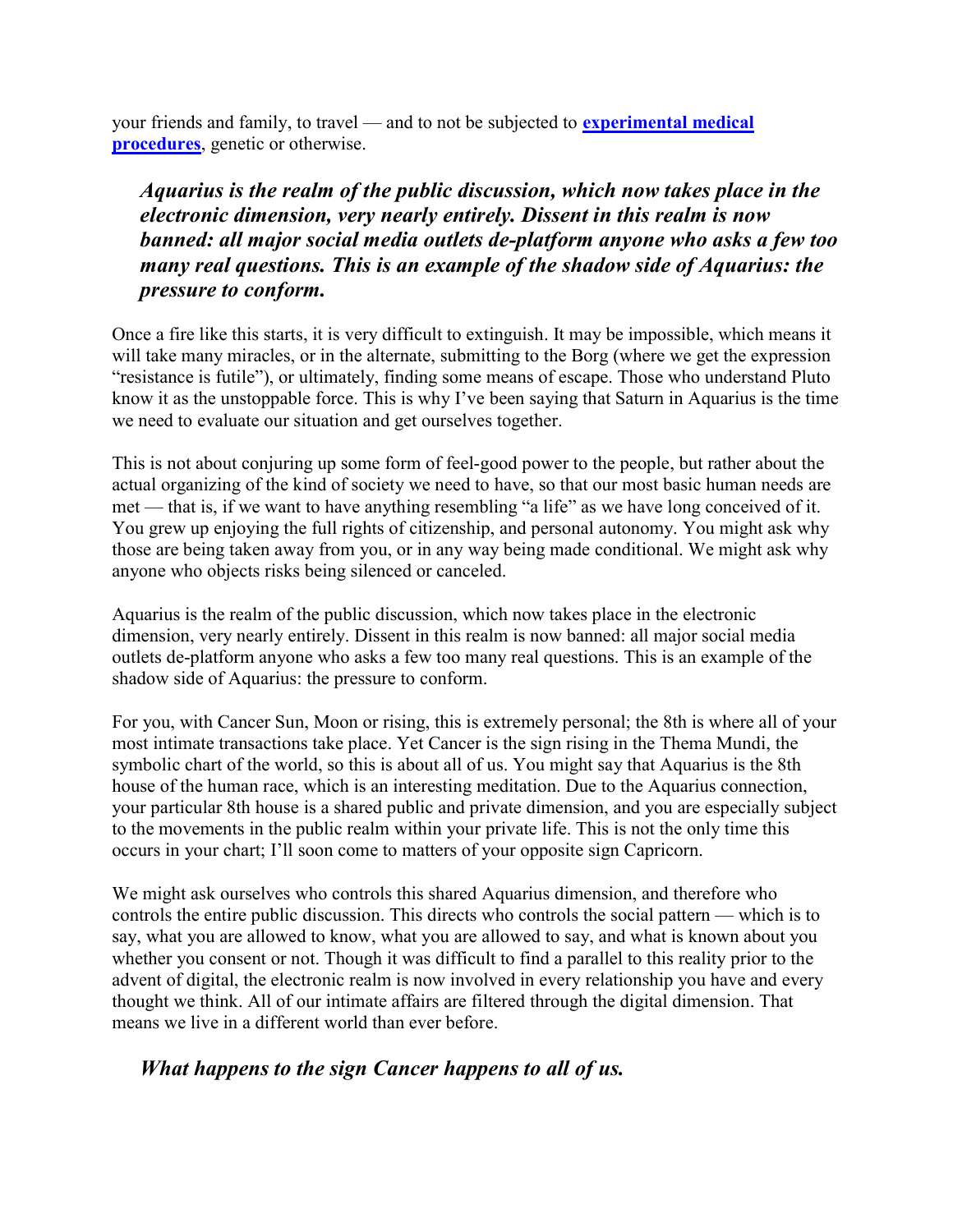#### INTRODUCTION | 2. A Shared but Private Realm

What happens to the sign Cancer happens to all of us. If we count eight signs from Cancer, we arrive at Aquarius, one scene of all this action. This method involves whole-sign houses, or solar houses; in this approach to reading, the house is never split between two signs. (This cleans up the chart and is worth an extended experiment. I cover this in several classes; contact us if you are interested in going deeper.)

The 8th house was previous to the 21st century a shared but private realm. It was about the content of private agreements; the secrets of the family and the marital bed; pillow talk; private matters discussed in the lawyer's office; two people having the key to the safety deposit box, or two keys being required; or what a man might disclose to his trusted son-in-law. That is to say, traditionally, certain other people have limited access to this region, but the public has not had the kind of general access that it has today and that we take for granted.

Previously, as public as the 8th usually got was something like the official record of a marriage contract, a filed divorce proceeding or decree, or a will. These are not every-day occurrences; they are special ones.

This has now changed radically, and it affects every last person in our civilization. This transformation of the 8th house applies to all the signs. Under the influence of digital technology, I believe this first morphed when the DNA record of families started to be kept in a database (a service for which many have paid, and surrendered our genetic code), which is accessible to the public by subscription, and to the government. This genetic data can be used to discover your family tree, to meet distant or long-lost relatives, or to find out that your father is not really your father. It can also be used by the police to trace potential suspects based on genetic material allegedly found at a crime scene.

This is one of those distressing places where science fiction becomes lived reality: imagine a knock on the door, where you unexpectedly are looking into the faces of detectives. They found you because DNA resembling yours was allegedly detected at a crime scene, tracked through a public record of your family tree mapped through the genome, easily leading to your door.

"Mrs. Smith, where were you the night of February 5, 2018?"

"Why do you ask?"

"We cannot say why. Where were you?"

Meanwhile, via digital technology, the most ordinary intimate exchanges are broadcast, databased, indexed, inventoried, data-mined and controlled (think: Facebook analyzing private messages for sale to political consultants or advertisers). They can also be shared (think: revenge posting of intimate images).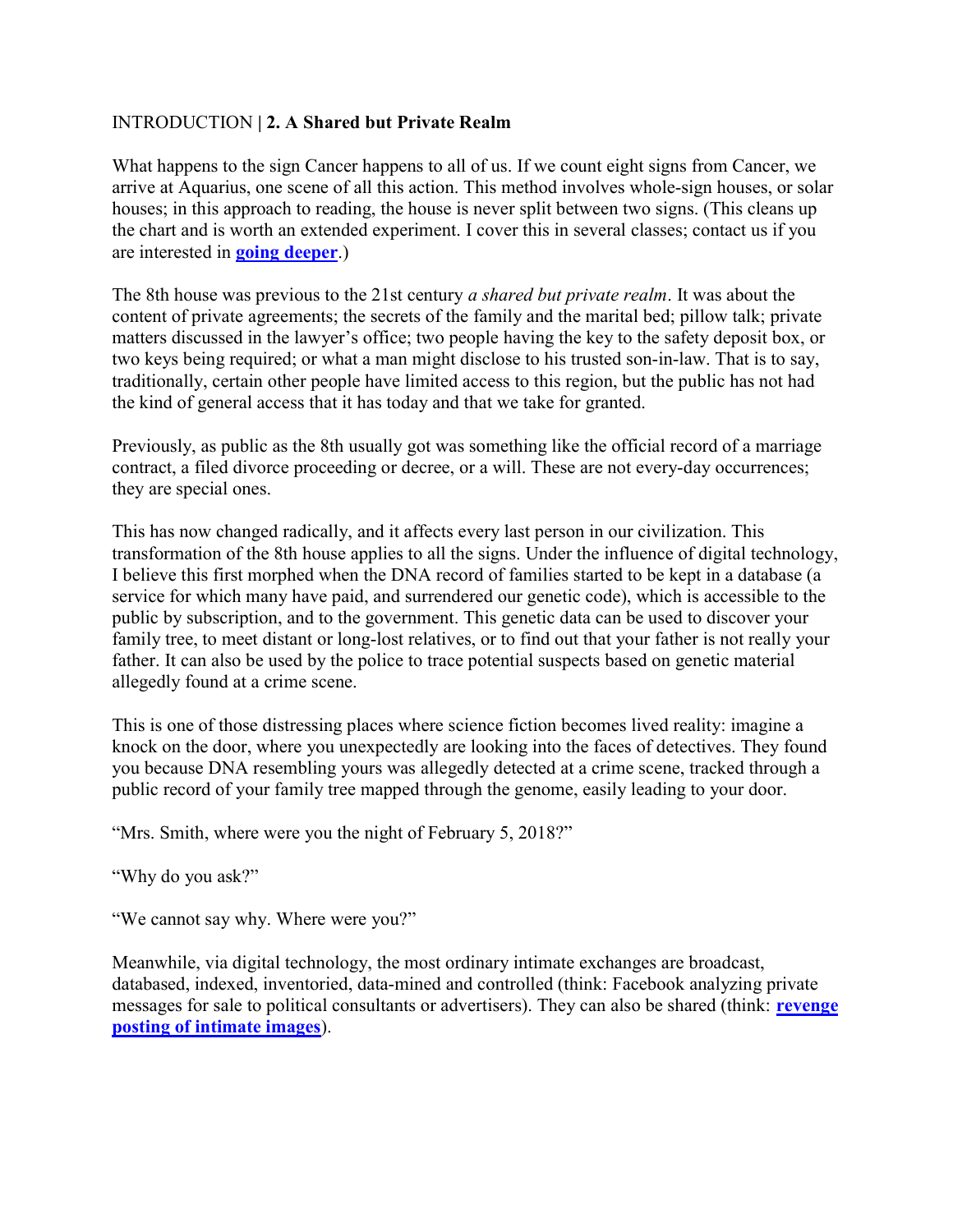We accept this lack of privacy as par for the course for our day and age, without accepting that it's splitting our minds, splitting our relationships, and driving us insane. Yet if you consider it, this scenario is very, very strange.

We are accustomed to the constant incursion of passwords and two-factor authentication: the obsession with keeping things "private," and the security protocols to supposedly keep everything "safe" (obviously, in response to those data breaches.) All of these are reminders that we now live in a public realm where your pizza preferences, how you sleep, when you ovulate, or how many steps you walk a day are all broadcast.

The extent of the problem was first revealed by Ed Snowden informing us of the real activities of the National Security Agency (which is the internet, which is the NSA). Then a few massive data breaches later, your Social Security number exists somewhere on the Dark Web, potentially for sale if someone wants it. Once the most sacrosanct personal secret, your Social Security number is now tracked to everything from your phone bill to your electric bill to your credit score.

Then there is the private security issue. We are accustomed to the constant incursion of passwords and two-factor authentication: the obsession with keeping things "private," and the security protocols to supposedly keep everything "safe" (obviously, in response to those data breaches.) All of these are reminders that we now live in a public realm where your pizza preferences, how you sleep, when you ovulate, or how many steps you walk a day are all broadcast. The need for security conceals how public this has all become — everything, right down to health records, prescriptions, and whatever your phone feeds to the cloud via some seemingly innocent gaming or health app, whether you know it or not. The result of all of this is being caught in a net from which it seems there is no escape: that being the internet.

This has shaped us all, and it has shaped every relationship you have; every agreement you make; every facet of how you think of yourself. And to think, 10 years ago there was an uproar that controlling or taxing the concentration of sugar in drinks that could give diabetes to a mannequin was the "nanny state."

## We are different people when we believe that there's nothing that cannot be known by others, nor any sense of inner space or an inner sanctum. This obviates the concept of intimacy, and of the inner being. To lack these things is to lack the freedom of who you are.

Among the qualities of a society that the framers of the American constitution considered essential to freedom was the security of your personal papers from government incursion. You have a right to know some things that the government does not know about you, but now this is not only impossible: many people welcome having their personal facts and data known.

A person is a different person when they have no private thoughts, particularly if their thoughts are hacked. It is one thing if this happens naturally, as dreams are often shared among friends,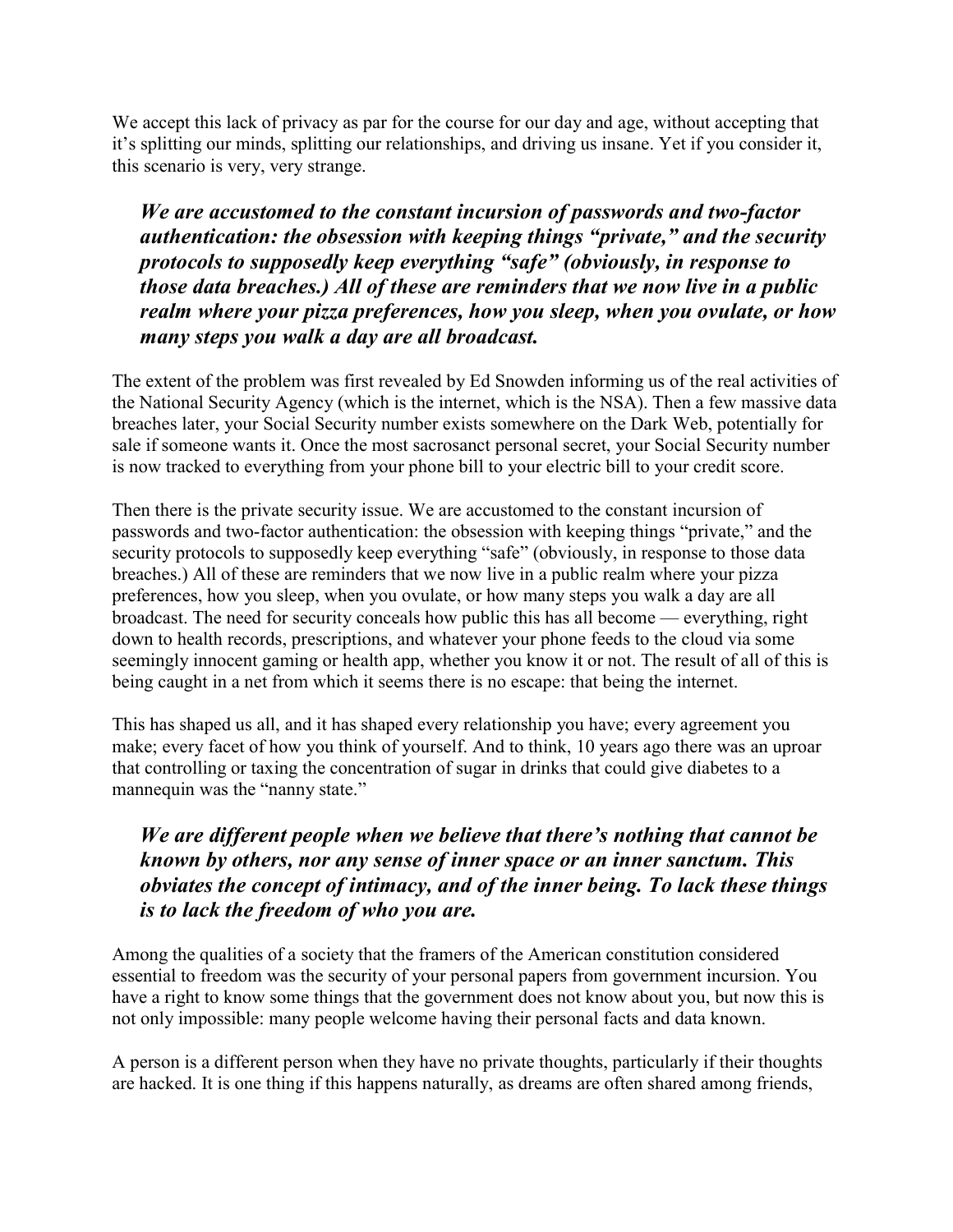messages received by multiple people, and thoughts transported without devices. Breaking and entering is another story.

We are different people when we believe that there's nothing that cannot be known by others, nor any sense of inner space or an inner sanctum. This obviates the concept of intimacy, and of the inner being. To lack these things is to lack the freedom of who you are. That is because if who you are is subject to the review and judgment of others, you will very likely shape your life and your thoughts knowing that your most intimate regions are being broadcast, evaluated, bought, sold and traded. This is what Marshall McLuhan meant when he predicted a future that would include "the user as content," and in this case, "user's most private data as a corporate commodity."

While we make a grand fuss about boundaries in our society, we rarely apply that to issues such as the trading of private data, and the social pressure to accept this as a fact of life. What I am urging you to be cautious of under the ever-mounting influence of Aquarius is the imposition of what "everyone else" thinks and what is right for you. What I will urge you to guard in this reading — particularly with Pluto on its way into Aquarius — is the very place where "you" meets "everyone else." This is the place where your freedom, and indeed your life, is the most vulnerable.

One might ask what is considered more precious than a free society where we have a right to privacy, to real information, to a diversity of opinions, to express our own opinions without fear of reprisal, to take care of ourselves as we see fit, to make private health choices and all other decisions, and to be free from the undue interference of others, no matter who they are.

## Breath is life, and to choke off breath is to choke off the life force — prana, chi, kundalini, orgone, oxygen, or whatever you may call it. We all know this, but do we care?

And most of all, the right to breathe. Anyone who does not think that it's astonishing for breathing normally to be considered a crime needs to have a long talk with themselves and maybe your ancestors. I cannot believe I'm even typing these words. Breath is life, and to choke off breath is to choke off the life force — prana, chi, kundalini, orgone, oxygen, or whatever you may call it. We all know this, but do we care?

We have experienced and read about this a thousand times and learned it in yoga class. Now, your breathing is regulated by the state, by law. The large majority of people are OK with this, or so they believe. They might not be so OK if they could see the longterm ramifications, and the underlying motives, rather than the promised short-term benefits.

Let's talk Aquarius: this is about our social reality and how we treat one another. It is about the social contract in its purest sense. We now live in a world where it's considered appropriate for someone to rage at you *for showing your face*. Perhaps you can see why I'm a little nervous about the way this Aquarius stuff is heading, particularly with Pluto — a planet associated with power over people — fast on the way.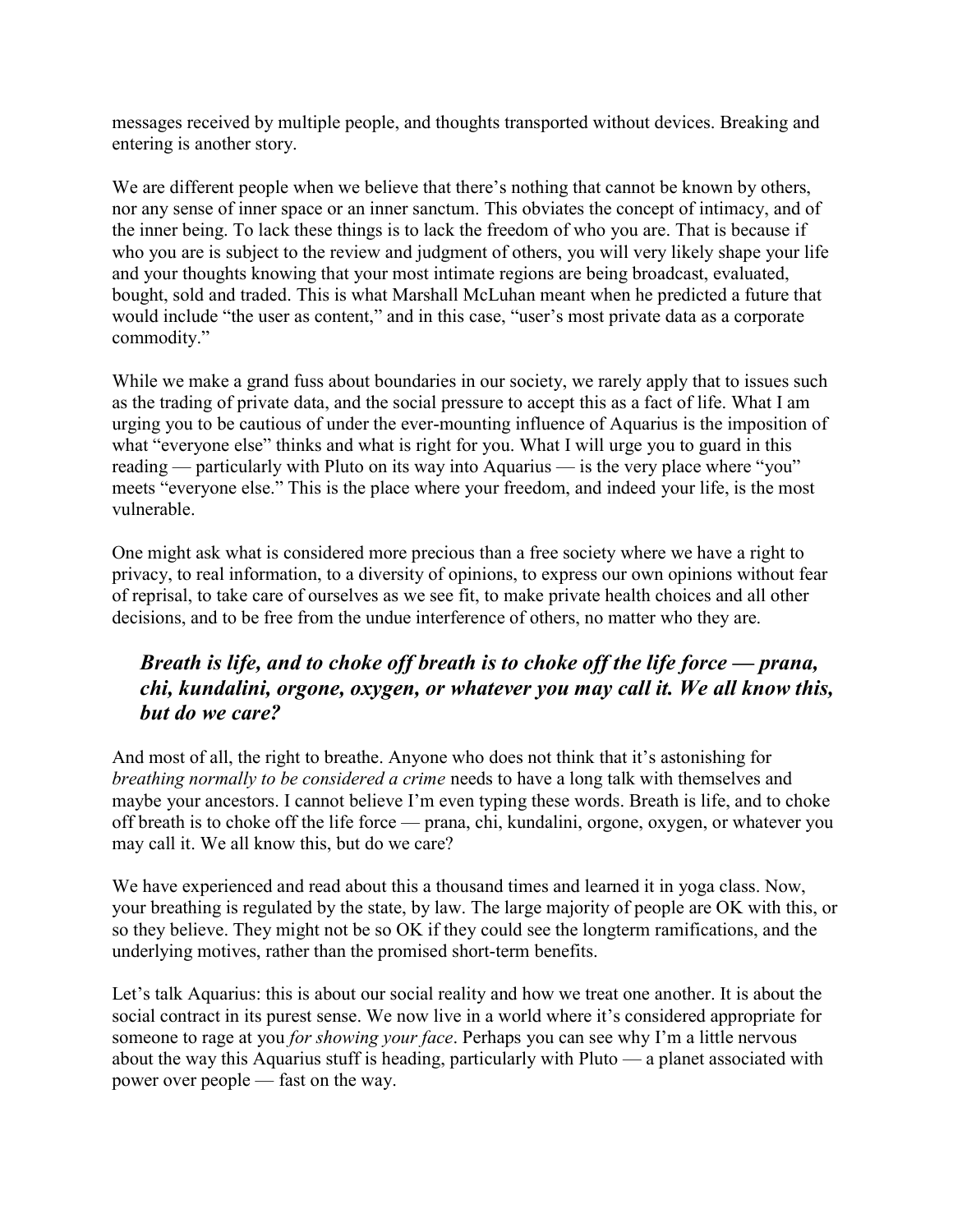## Pluto is the "death works" planet (meaning the death threat gets the result), which often manifests as a totalitarian influence. The first thing that happened after Pluto's discovery in 1930 was the rise of fascism in Europe.

#### INTRODUCTION | 3. Our Response to Pluto in Aquarius

The word "transhuman" means the merging of humans with computes. What makes the difference between being in a transhuman world of people with IP addresses? Think of it this way: what separates us from a world where people are deemed worthy of evacuation from a volcanic eruption based on whether they have a vaccination card? I would say it is going to be our response to Pluto in Aquarius.

Pluto is the "death works" planet (meaning the death threat gets the result), which often manifests as a totalitarian influence. The first thing that happened after Pluto's discovery in 1930 was the rise of fascism in Europe.

Psychologically Pluto is the feeling and experience of "grow or die," or what Patric Walker would call "enforced changes." Sadly, this is the only way most people learn — when they are backed into a corner. Most, not all. An intelligent person can learn from their own experiences and mistakes. A truly wise person can learn from the experiences and errors of others.

This learning must be considered in the context of the digital overwhelm, and what it is doing to us under the conditions. They map out to the ground of our humanity being ripped out from under us. The history of technology does not support humans being able to use their technology responsibly, under ordinary or the most extraordinary circumstances, whether we are talking about Atlantis or the advent of the radio. In fact, most people do not even meekly wish to understand the impact or influence of technology, as long as they think that it's convenient or fun. Further, the history of technology does not speak to the benevolence of its creators, who always go far beyond what is helpful, as long as they profit.

## Pluto in Aquarius could represent power of the elite few over the millions, or power of those who grow to influence everyone else. It could represent the snuffing out of the human spirit, or a mass movement claiming that spirit and making it our own, together.

Yet there is another manifestation of Pluto, which is the potential for an evolutionary response to a problem or environmental condition. While "grow or die" falls under this heading (and at times so does "death works"), it is unusual. There are however rare times when people decide that it's time to grow up; time to be better people; time to listen; time to notice; time to get a clue what is happening and respond to it. There are rare moments when people decide that it's time to see their common interests rather than their competing interests. In this sense, Pluto in Aquarius could represent power of the elite few over the millions, or power of those who grow to influence everyone else. It could represent the snuffing out of the human spirit, or a mass movement claiming that spirit and making it our own, together.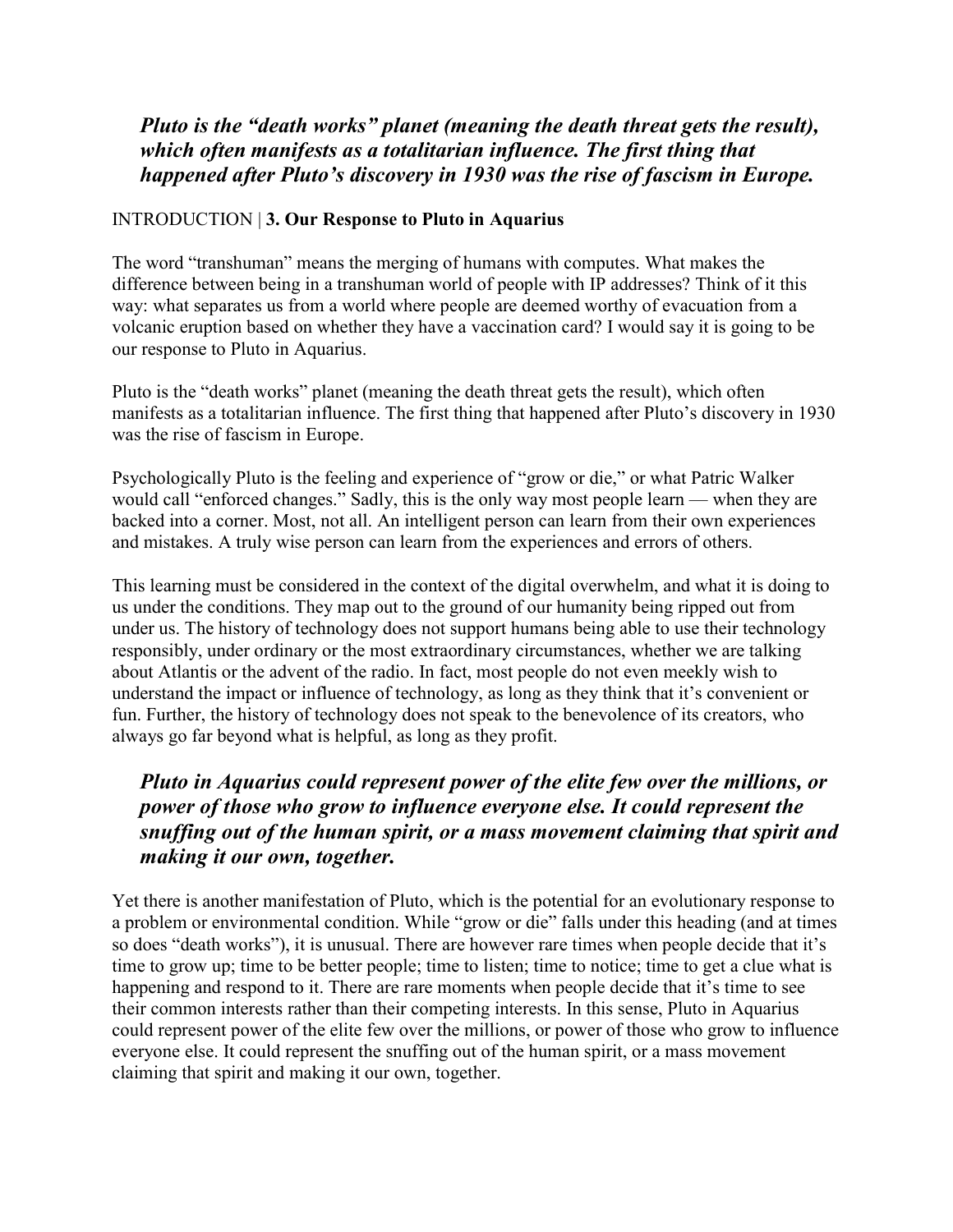While this reading will focus on events in Aquarius as its central theme, I will be reviewing carefully all of the houses where outer planet transits are occurring through 2024 or so. You are already familiar with some of them, such as Chiron in Aries and Uranus in Taurus. I will be offering new takes on them in this reading, and discussing some transits I have never mentioned before — in particular, that of the special points Hades and Kronos in your sign, to which I will devote at least a short section.

I will add one thing, which I will try to repeat as many times as I can in this reading and elsewhere. The general topic we are talking about is the imposition of digital technology onto us, and how we respond. While it is difficult to see a way out of what is being done to us, Marshall McLuhan offered one idea that will be helpful: only artists and small children can perceive what is really happening, and respond creatively. We might say that artists are the people who do respond with awareness and creativity, not the ones who have a lot of paintbrushes or go by the title on their website.

We will need to meet this genuine threat to our humanity with humanity, mutual respect, and most of all, creativity. The challenge is that these are the very things being willingly surrendered by so many people.

### The Human Design system has a good working definition of one of its most important concepts, Inner Authority, which it describes as, "The inner intelligence that enables us to know whether a decision is correct for us or not."

#### INTRODUCTION | 4. The Problem with Aquarius

Before we move into recent, current and coming transits, I have one last thought about Aquarius. The main problem with this sign and the whole concept is that it tends not to know when it does not know. And it thinks it knows when it does not. This applies to any Aquarian placement or any person with important factors in this sign.

There is the tendency to think "I'm a genius" without actually questioning anything, or having a referencing system to catch errors or missing information. I noticed this first with Mercury. It can apply to anything, however, and we must be especially careful with Jupiter.

Saturn in Aquarius may serve as an antithesis, if the authority qualities of Saturn are wholly taken on personally. This is the whole purpose of Saturn: to become one's own inner authority.

The Human Design system has a good working definition of one of its most important concepts, Inner Authority, which it describes as, "The inner intelligence that enables us to know whether a decision is correct for us or not is called Inner Authority. It is as though each of our bodies possesses an inner compass or device that reveals whether something is a healthy and fulfilling use of our energy, or not. Our Inner Authority is a body-based knowing that precedes the cognition of the mind, and thus accessing it requires us to become more embodied and to listen better to our bodies."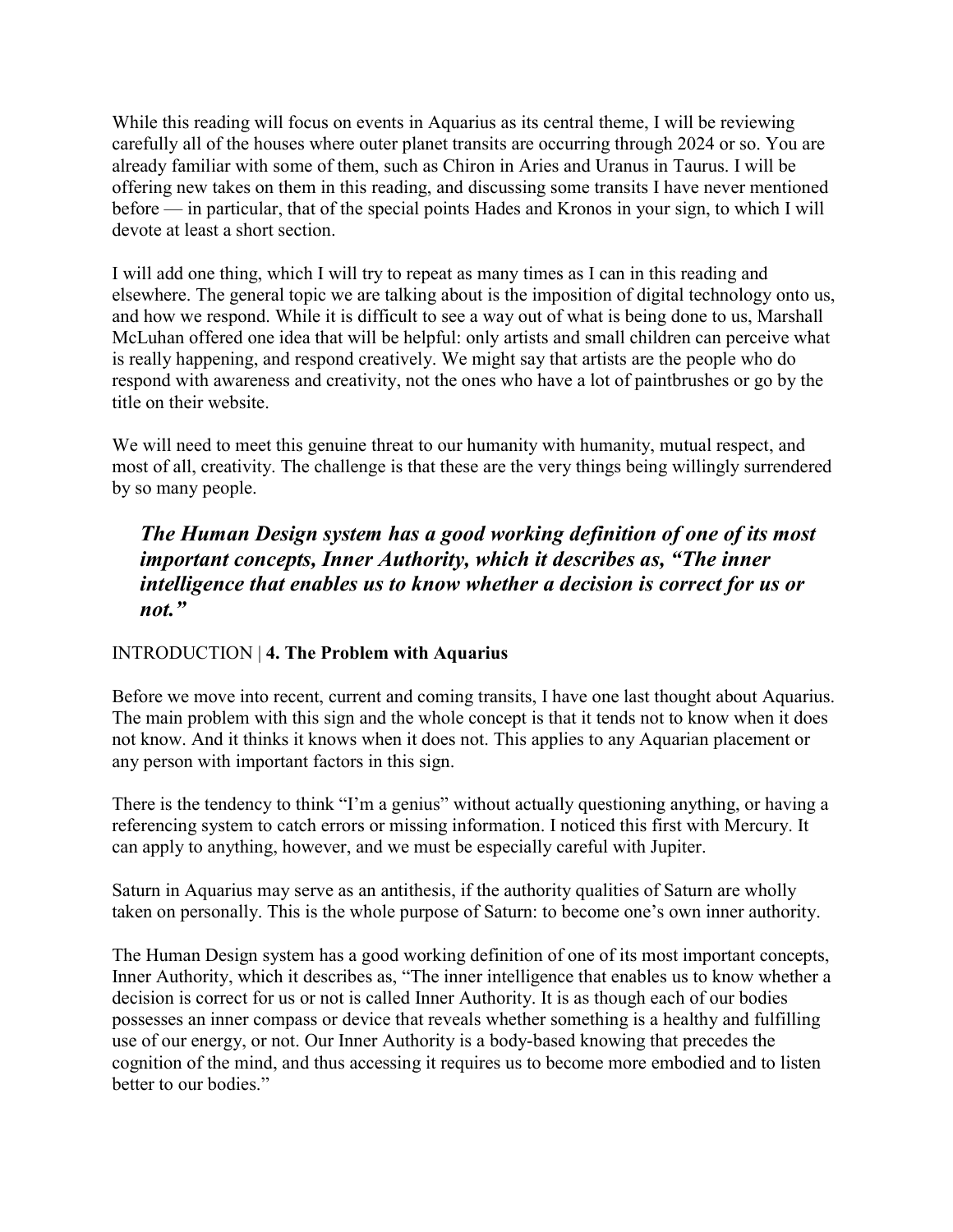For our purposes, as related to knowing when you do not know, this must extend to mental functions. I would include doing your math a few times; making a list of questions you have not asked; making a list of what you know and don't know; and making an inventory of your hunches or what you think is possible. These can all be verified body-knowledge, though there are many things on the physical plane that call for the correct use of the mind, as well as the use of the body as an instrument of knowledge and understanding. While it is preferable to "know something in your body" as a source of inner authority, it is sometimes necessary to explain things to others. "I just know" is not an adequate explanation, in that situation.

There are basic approaches that can help, for example, knowing the difference between knowledge and belief. This can take self-study, though one approach is to keep asking yourself, how do I know that? You might discover you don't know it at all, and then the question is, why do I believe that? What investment do I have in this belief? What is the process that led me here?

If body-knowledge fails, logic and reasoning can serve as a kind of failsafe. We need to keep all of this in mind as we discuss events that relate to Aquarius, its era and its age. We need to know what we do not know. Not knowing and not caring has brought us to the difficult, challenging place where we are today.

I recognized the events of early 2020 as  $-$  potentially, not for sure  $-a$ necessary breakdown preceding the beginning of the Aquarian Age. We barely remember now, but the world was not a happy place in the last years of the twenty-teens. Everything was flying head-over-heels, and we were calling it life.

#### Summary of the Events of 2020

Let's review with a look at the recent past, because it will provide some context for what you are working with today. The world experienced a jolt in 2020, so far as I can observe, the worst since the beginning of World War II.

At the time I was of a few different minds about this. Early in my work as an astrologer, I received extensive coaching from **David Roell**, a book publisher and bookseller, who in the mid-1990s would provide me with free nightly lectures lasting from 45 minutes to two hours, whenever I called his 1-800 number. He had a lot to say about the Age of Aquarius, whether it had begun, and the potential problems with it.

I recognized the events of early 2020 as — potentially, not for sure — a necessary breakdown preceding the beginning of the Aquarian Age. We barely remember now, but the world was not a happy place in the last years of the twenty-teens. Everything was flying head-over-heels, and we were calling it life. There was the sense of everything running out of control, and a near-total void of purpose and meaning. Capitalism was still thinking it was an infinite growth model.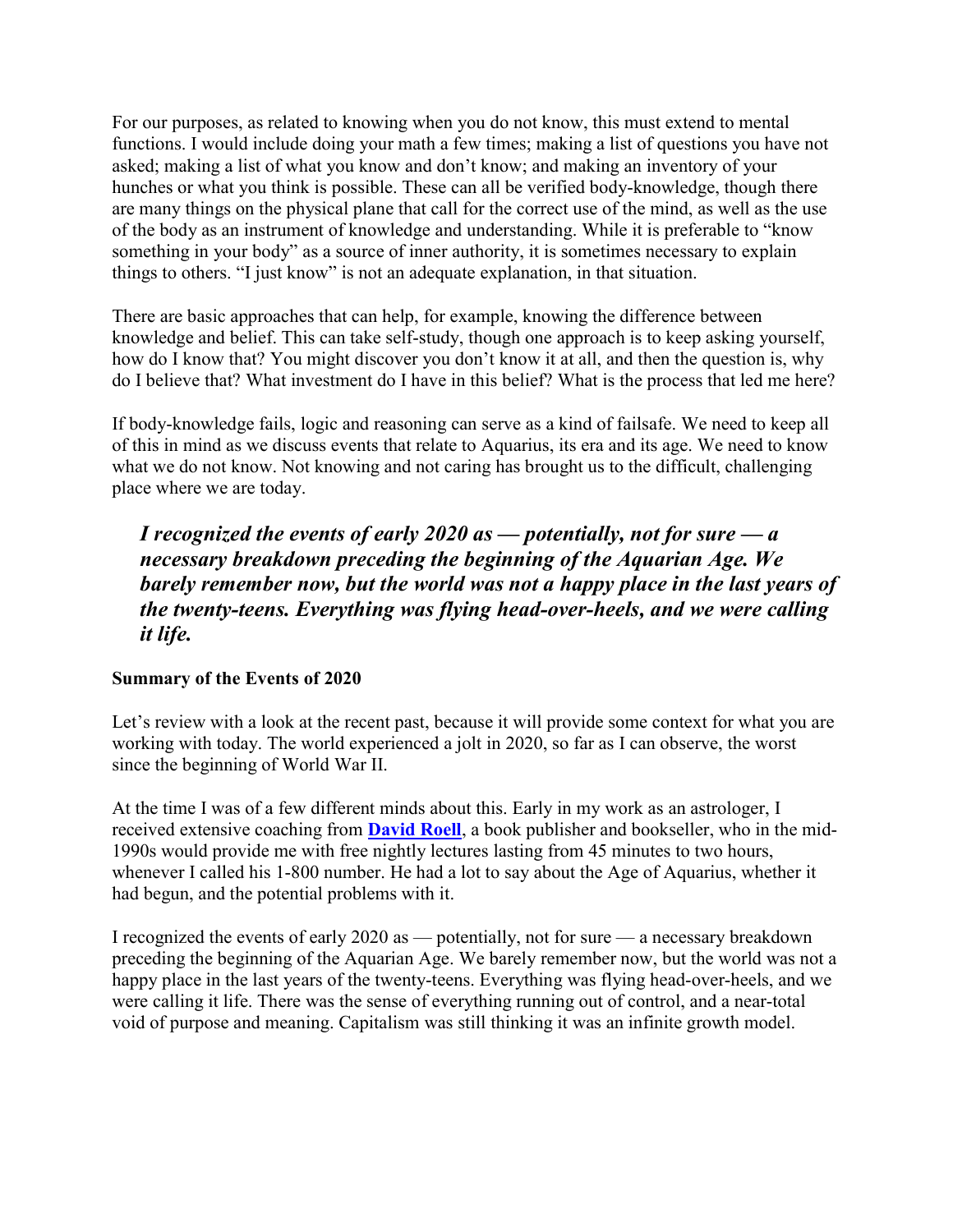#### The astrological events of 2020, and what they represent in the world, impacted the sign Cancer Sun and rising more than any other. Yes: everyone caught the wave, but not equally — and with different levels of emotional stress.

In a way the breakdown of March and April 2020 felt good, as it represented the first pause in usual economic activity that we have ever experienced. I think that is why so many people accepted it. There was, suddenly, a break from the rat race. (Do rats ever hold races? I have never seen this.)

The astrological events of 2020, and what they represent in the world, impacted the sign Cancer Sun and rising more than any other. Yes: everyone caught the wave, but not equally — and with different levels of emotional stress. But even if you did not take a direct hit, you were eyewitness to much that was either distressing or that you know was wrong. That does not mean you are the worse for it, though if not, this was growth under extreme duress.

The straight-on perspective you experienced was due to the directness of the Saturn-Pluto conjunction in your 7th house (environment, partnerships, relationships, and your bearing in physical reality).

This rare conjunction (on a 37-year cycle) occurred Jan. 12, 2020 and was close through the year. It represents the rolling disaster that was 2020. Many downmarket astrologers are calling this the "covid aspect" though that is to miss the point. It also represents the vast overreaction to what was perceived as a real threat, and the underwhelming response when problems with the narrative emerged. As the science and lack thereof continues to unravel, the reasons for the overreaction are daunting and perhaps too big to see. Yet society changed; your life changed; the world changed; and we are still addressing those changes. Not enough attention has been paid to the psychology of this all.

## What happened in 2020 was about power, not about science, and that comports with Saturn conjunct Pluto in Capricorn: the use of overwhelming authority leading to the total destabilization of the foundation underpinning culture and society.

These events shook your world radically, personally and directly — and there were many other developments, unrelated to the global crisis. Just Saturn in your 7th house would have been enough to do that. But the Saturn-Pluto cycle (as students of Richard Tarnas, author of Cosmos and Psyche know) can be harrowing. It is a cycle of contraction, fear, reactionary politics, and famous for things like plagues. Those might be psychogenic, as was the case of the dancing plague of 1518 — no virus or bacteria made people dance for days on end. Under its influence, there are a few who rise to the occasion with grit, determination and will power, protecting many.

If we add Pluto, that can have the feeling (or be a convincing experience) of a death threat. People do not act the same with a gun pointed to their head. A hostage video is not a friendly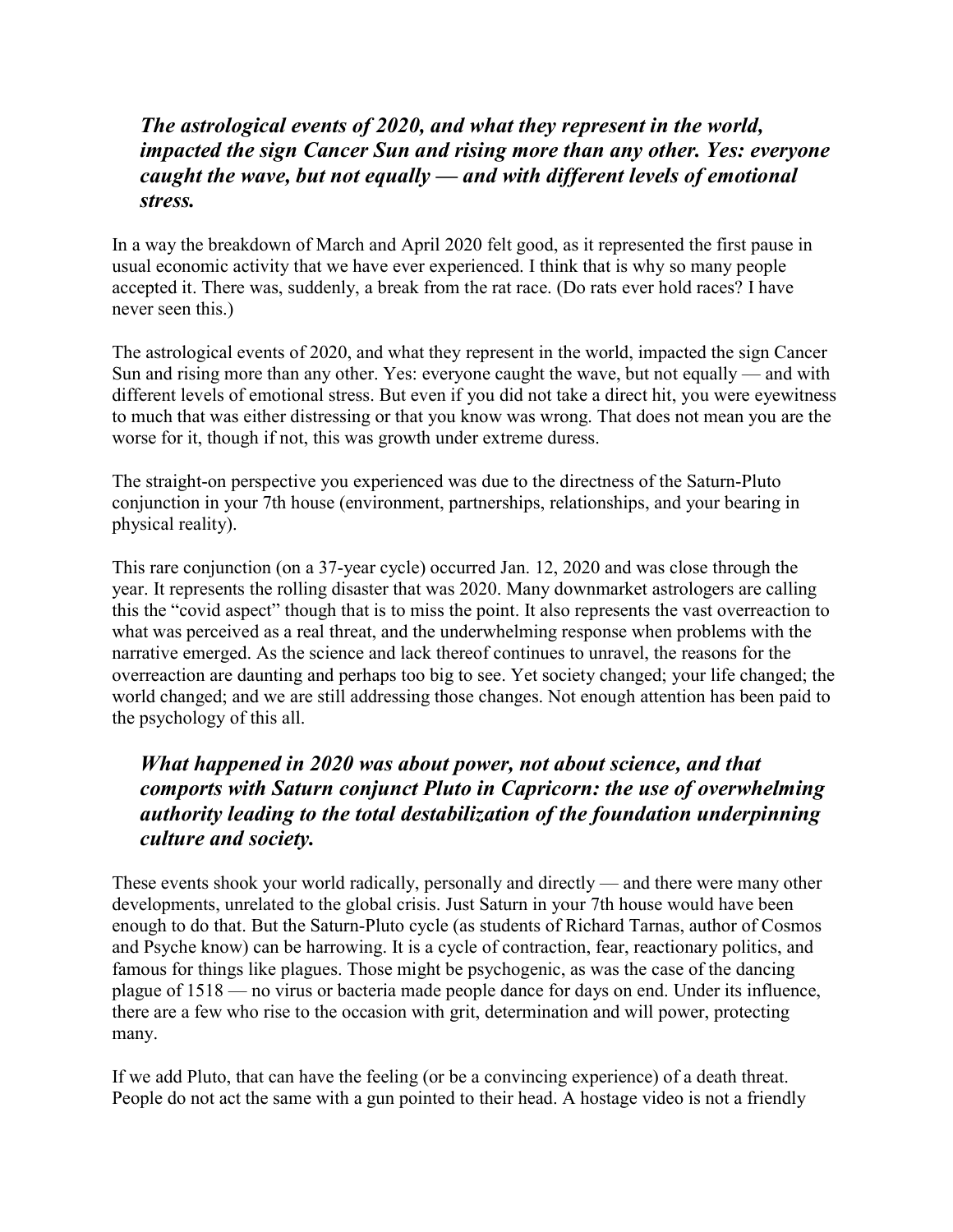Tik-Tok. We have seen a lot of hostage videos the past year, which I would define as any that is made where life is in some way threatened.

The most recent major event in the Saturn-Pluto cycle prior to 2020 was during the summer of 2001, and we don't need to say much about the events of that era, or how they were abused. The end of the Afghanistan military campaign was announced the week I am writing this, by Joe Biden, nearly 19 years after it was started by George Bush and Dick Cheney in late 2001. World events have consequences.

From the events of the conjunction in 2020, we learned how powerful the corporate-government structure within which we live (ruled by Capricorn) is and how deeply it is entrenched in our lives. We have seen many times in the 21st century that it has the power to cast us off.

It was the upheaval and the agenda of this system that up-ended the ways of life of an entire swath of civilization, essentially from Russia to Hawaii, Australia, and New Zealand. If you truly understood how little proof or evidence was required to force those changes on the world, and saw the chronology of how fast it was set in motion (a matter of days), you would get queasy. What happened was about power, not about science, and that comports with Saturn conjunct Pluto in Capricorn: the use of overwhelming authority leading to the total destabilization of the foundation underpinning culture and society.

And in many ways, you faced this directly; you looked right at it. One question is, to what extent did other events in your life, not connected to the public realm, have the same energy signature?

There were other factors, though we need to keep this in mind all the time when understanding the effects of world events on you. Remember that Pluto remains in Capricorn and is still having an influence on you — particularly now that it's at 90-degrees to Eris, which I will address a little later in this reading. Aries still factors prominently in your chart, and is calling on you to rise to the occasion of your life and of the world around you.

Capricorn describes, among other structures, the pavement upon which you walk down the street. It is the force that holds up skyscrapers, and keeps the roof on your house. Were you to walk along a sidewalk and suddenly feel it shifting all over the place, you would be disoriented by that.

#### Capricorn as Your Point of Reference

Having Capricorn on the 7th usually offers a stabilizing influence for the sign Cancer. This is your grounding in the affairs of the world, in tradition, in durable relationships, in the world's institutions and in structured situations. In a sense, Capricorn on the 7th is why you think the world is a trustworthy place, to the extent that's possible. We could call this a form of grounding in reality.

The sign of the Moon is not strictly bound by the firm quality of Capricorn. The Moon orbits in 29 days and Saturn in 29 years; they exist in parallel. (This describes the relationship between transiting Saturn and the progressed Moon, which are both 29-year factors.)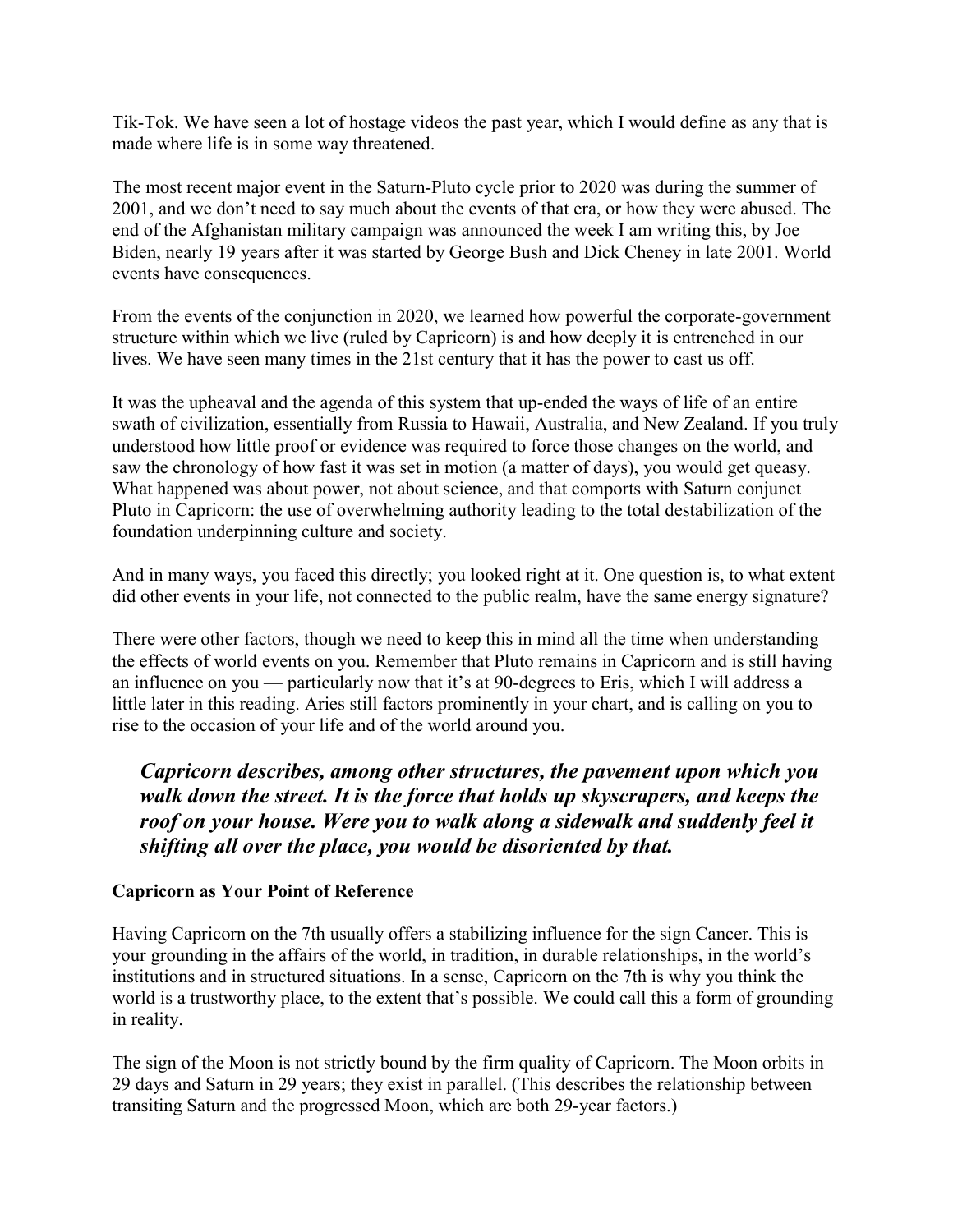The bottom line with Saturn and Capricorn is the bottom line. Under the influence of digital technology, the world has gone insane thinking that anything anyone believes is true, therefore, the truth does not exist. This is in part driven by the breakdown of the structure of Capricorn described by Pluto in this sign. You cannot afford such an unhinged 'luxury'. You have too much to accomplish, and what you want to do, you want to do in the real world and not the fantasy world.

Capricorn describes, among other structures, the pavement upon which you walk down the street. It is the force that holds up skyscrapers, and keeps the roof on your house. Were you to walk along a sidewalk and suddenly feel it shifting all over the place, you would be disoriented by that. If your house started to shake and collapse, that would be truly frightening. If you tried to visit the local branch of your bank and discovered it was no longer there, you would have reason for concern and potentially slip into a panic attack.

These are the equivalents of what has happened under the influence of Saturn conjunct Pluto in Capricorn, and in some ways this has happened directly to you. Just hinting at where this discussion is going: What comes after Capricorn? Aquarius! Electronic technology! This represents the transition from the "real world" to the "digital world," both for you and for ways that turn out to affect many more people.

Yet with Cancer so prominently placed in your chart, you are experiencing this more directly than most people, and with greater sensitivity. You are accustomed to change being cyclical, either in a short cycle of routine developments, or a more natural-feeling cycle of major life changes. These might not be easy but they are expected. What you got was an earthquake when you don't live in a seismic area.

This may have shaken your trust in existence. I would propose that this is one of the most important things you can focus on rebuilding, difficult as it may be in a time of constant change.

With Cancer rising in the Thema Mundi, we have a concept of humanity, which is that its most important role is to make home, and nurture our brood. If we assume Aries rising as the nature of humanity, this describes a race of war-like people. This is accurate enough most days, though we do have a choice.

#### Cancer Rising in the Thema Mundi – the Chart of the World

One of the more interesting (and recently unearthed) things about the sign Cancer from a historical perspective is that it is the ascendant of the Thema Mundi, or "the chart of the world." This is not a literal chart of the world's birth; no such arrangement of the planet's locations has ever been found on extensive computer searches.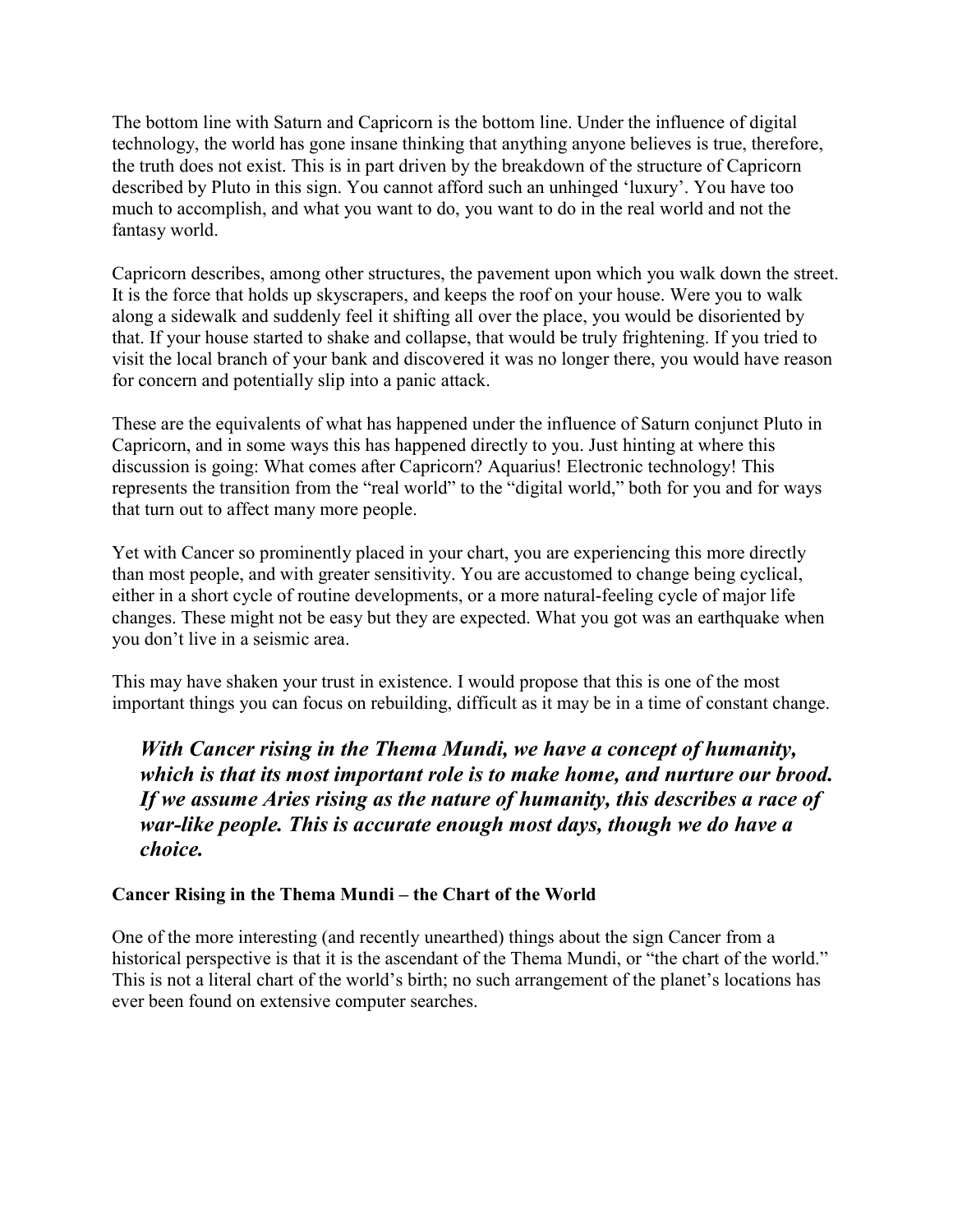

Here is my enhanced version of the Thema Mundi, the chart of the world, which has Cancer rising. Enhancements were taught to me by Robert Schmidt.

Rather, the chart is a teaching tool that may be the oldest known document in the Greek tradition of astrology, dating to about 400 BCE. It shows the seven original planets and luminaries in their signs of rulership, and presents the relationship between the signs and the houses. With Cancer rising, this demonstrates that Aries is not automatically related to the 1st house as nearly all astrology students are taught.

This chart represents something much larger than a demonstration of rulerships. With Cancer rising in this chart, we have a concept of humanity, which is that its most important role is to make home, and nurture our brood. If we assume Aries rising as the nature of humanity, this describes a race of war-like people. This is accurate enough most days, though we do have a choice.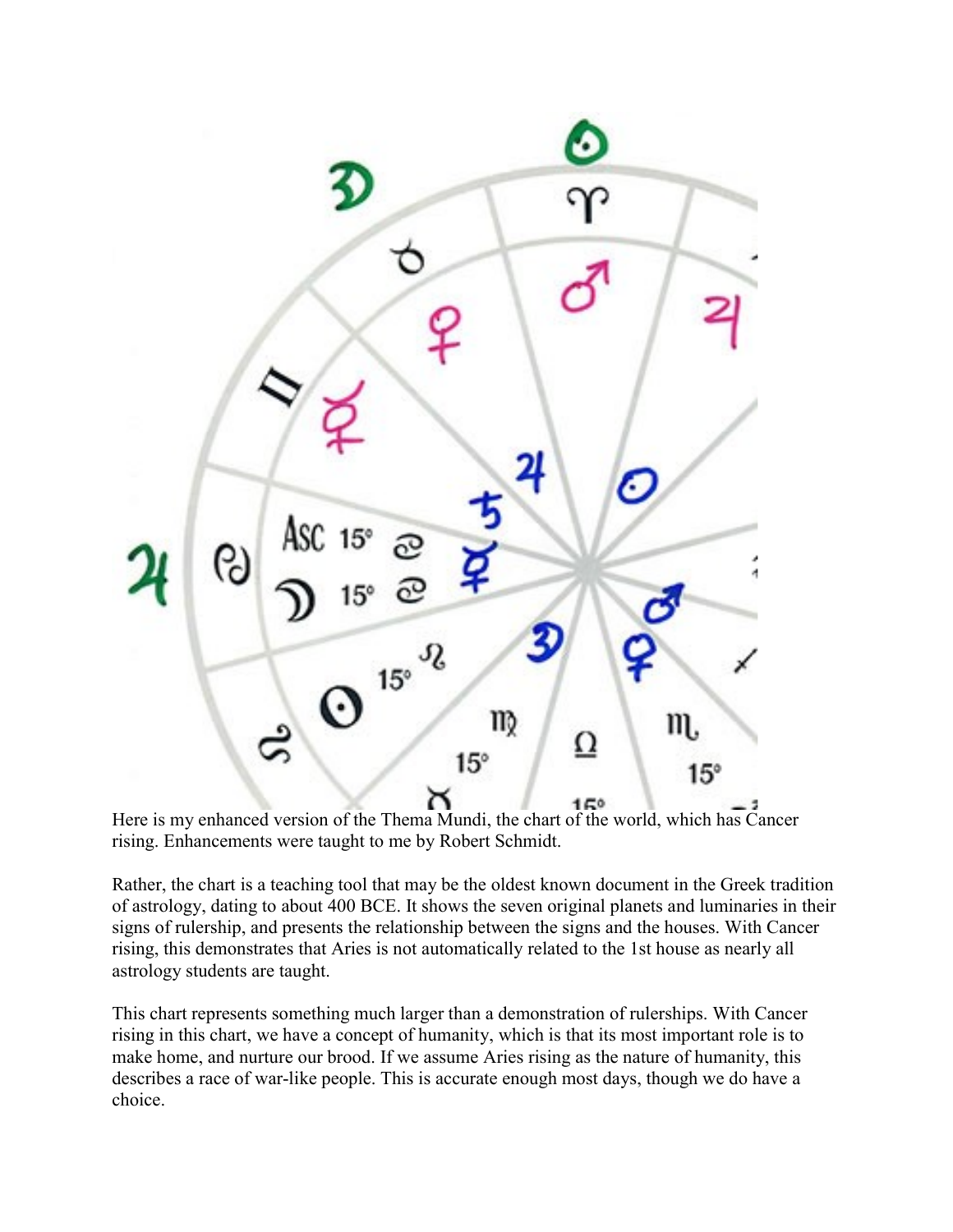With Cancer rising, our companion the Moon is the planet most closely associated with life on Earth. Cancer possesses the properties of the Moon: things tend to cycle for you, and you can count on that. Tidal charts are dependable, and then there are occasional storms, which you know how to weather.

Cancer Sun or rising means Capricorn is on your 7th house of relationship and your immediate environment. In our time, this is an image of how events in Capricorn (particularly, the Saturn-Pluto conjunction of Jan. 12, 2020) could have had such impact — to the whole world. It brings in everyone, not just natives of Cancer Sun, Moon and rising. Yet it also describes the directness of your personal experience.

## The world population currently does not understand what hit it. Most state governors and heads of state are bluffing.

This, in turn, illustrates the scale of impact of events, and magnifies them. It is a representation of how so many countries and how many people could possibly be involved in one single event that is more economic and political than it is medical. Indeed, there is next to nothing about the astrology of 2020's events that even hints of a specifically medical issue. With Saturn, Pluto and Capricorn so prominent, the theme is power, corporate structure and a political agenda (political in the true sense of 'pertaining to a polity, civil affairs, or government').

What was done — it did not merely happen — was intended as a death-blow, and it killed a lot of people, businesses and dreams (most of them through what we politely call collateral damage). Count yourself fortunate if you are still on your feet. And if you are, and doing pretty well, you will be in a position where you are inherently in a position of leadership. It does not take much, and you have more than a little to work with. Your chart's alignment with the Thema Mundi means you understand the world better than most people.

The world population currently does not understand what hit it. Most state governors and heads of state are bluffing (they all know something much bigger is happening than is being reported in the news, or than they are saying in their news conferences). It's vital to your wellbeing that you figure it out for yourself, and not accept excuses or easy answers. We have just experienced a global revolution instigated by a very few people that impacts everyone.

You are among the most likely to figure out what happened. Yet more significantly, you must figure out where to place yourself on this shifting ground. You have little choice; the ground is shifting, and you need to find your place in the world.

Having Aries on the 10th house is a genuine asset. It means, first, that you can assert yourself. It means as well that you will identify strongly enough with success to make it happen.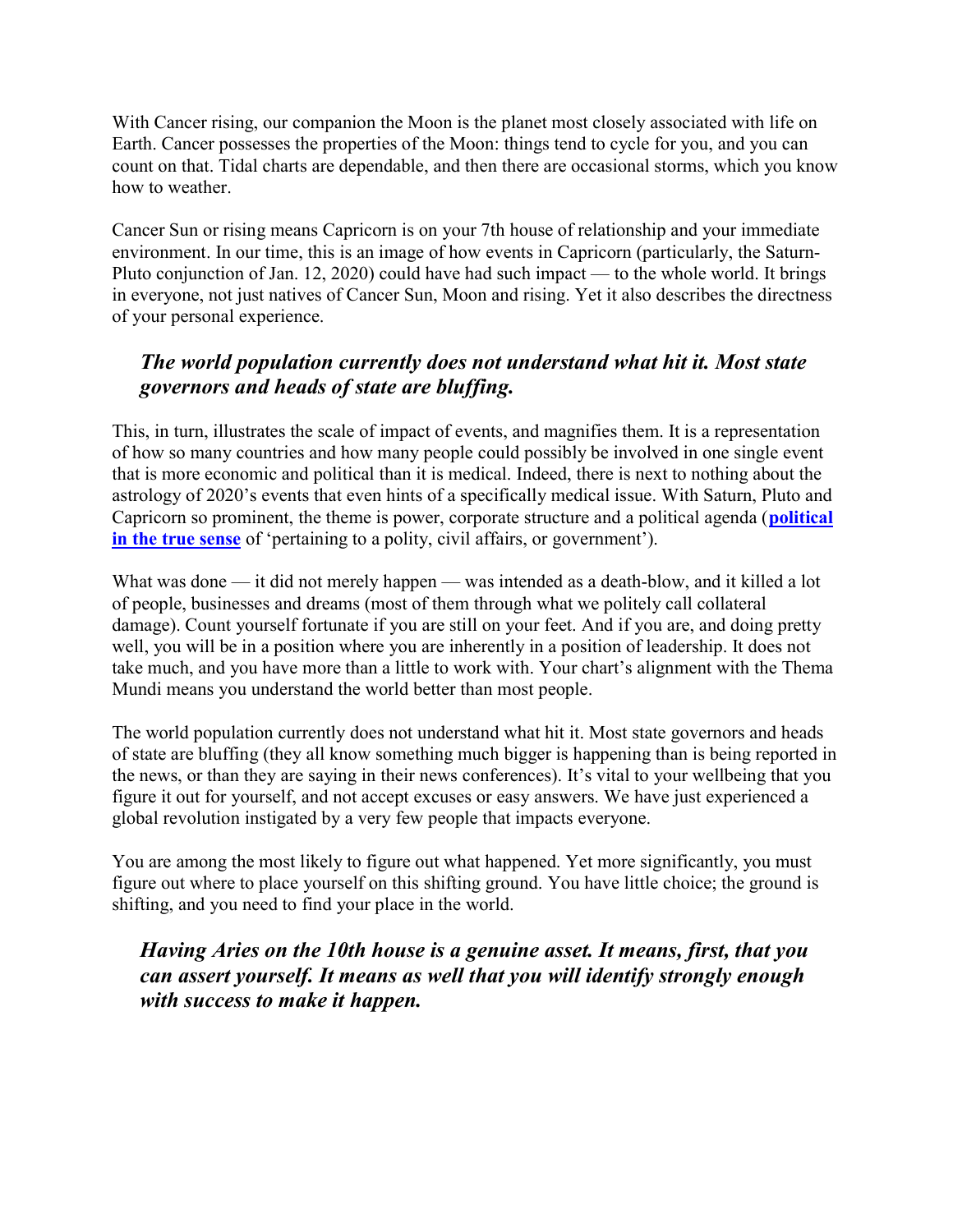#### Balancing Chiron and Eris in Your 10th

Before we get into transits to Aries, let's talk about the role of the first sign in your chart. It's my perspective that where a person has Aries, they will strive to find themselves. Aries is the sign of self, and of initiative. Wherever it may fall, it's one of the places where you want to start the most passionate fire of your life, and live out your purpose.

For you, this is a factor of the 10th house (reputation, ambition, notoriety and most of all, responsibility). It has an influence on one's career because it relates to one's true mission and sometimes the work they were born to do. This is a challenging house because most people are not interested in real responsibility. It is why most people don't usually have real careers. It is why most people tend to resent their boss and have what are called authority issues.

Having Aries on the 10th house is a genuine asset. It means, first, that you can assert yourself. It means as well that you will identify strongly enough with success to make it happen. You are a natural-born leader. Yet you must have real work that you truly identify with.

If there is a secret to the sign Cancer besides take care of your home, this is it. You must make a contribution to society that is representative of your true being; your work must have actual meaning. The other work-related house is the 6th, and here you have Sagittarius ("the most philosophical sign," in the words of Jim Morrison) which amplifies this message.

## While Eris has been in Aries since 1926, it is called into prominence for intervals of history by other planets making aspects to it. The last big outrageous burst of energy was the Uranus-Eris conjunction of 2016 and 2017, which describes the utter chaos that got Trump elected, leading to the "pandemic" situation a few years later.

You now have two extraordinarily powerful planets transiting your 10th, which are defining your experience of life.

One is Chiron transiting Aries since 2018, and for the next five years. Chiron has a way of pulling focus and coming along with a crisis. They are related. If you are around age 50, this is a particularly important time, as you are in or close to your Chiron return. That would also mean that you have Chiron in Aries in your natal chart.

This is activating your 10th from the standpoint of service and healing. It is not a convenient placement or transit, as it confers so much responsibility. It will also bring up many issues that require healing, all of them related to your ability to function in the world and be fully present for both who you are and what you do.

The other planet in your 10th is the **ultra-longterm visitor to Aries, Eris**. While Eris has been in Aries since 1926, it is called into prominence for intervals of history by other planets making aspects to it. The last big outrageous burst of energy was the Uranus-Eris conjunction of 2016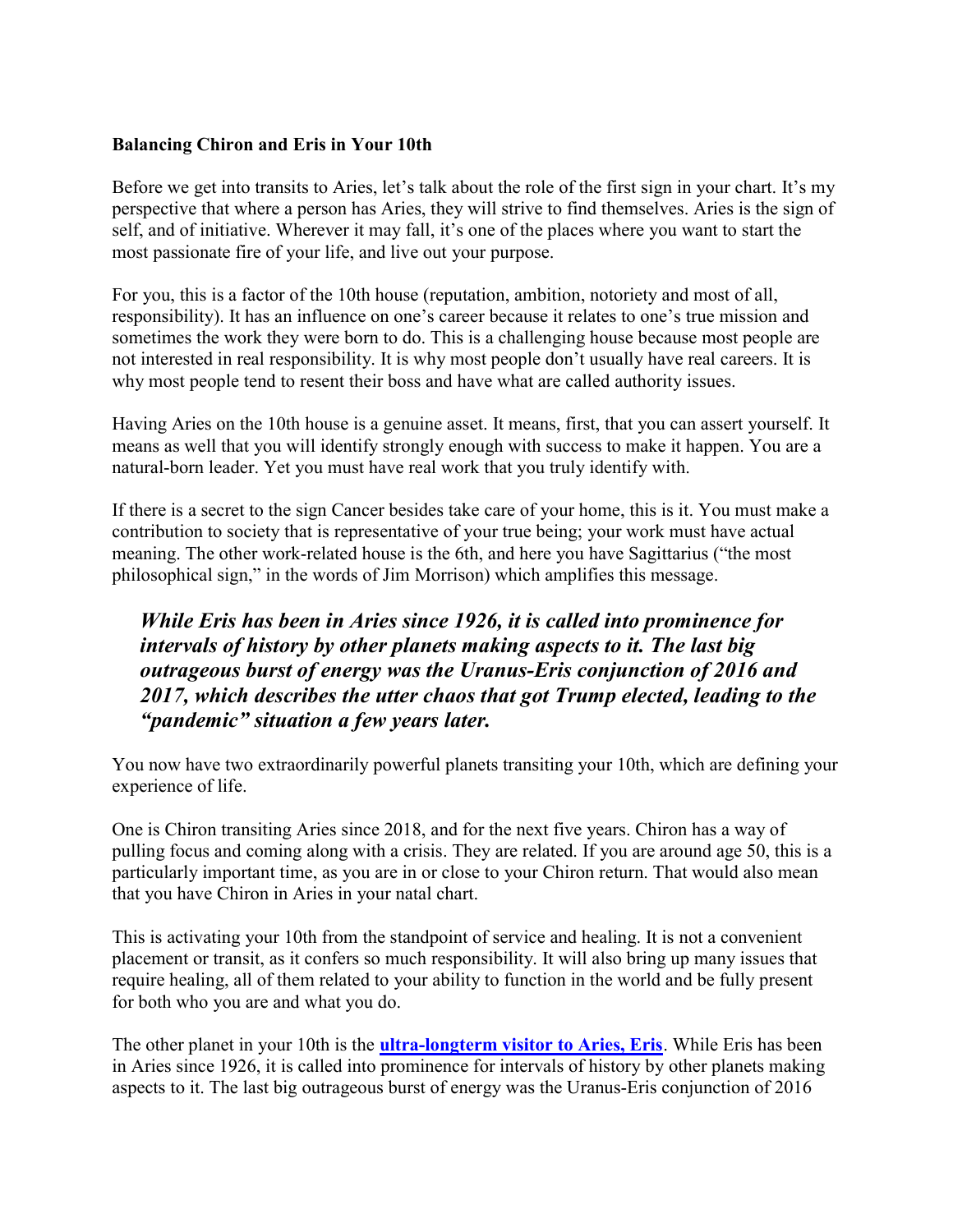and 2017, which describes the utter chaos that got Trump elected, leading to the "pandemic" situation a few years later. This was true insanity, though it's left in the shade after what we witnessed in 2020 and beyond.

## If we are wondering why "everyone and everything seems so insane" and why people are doing things that make absolutely no sense, Pluto square Eris is a good candidate.

#### The Pluto-Eris Square Through 2021

Eris is again under transit: Pluto is making a long square to Eris. This began in January 2020, just three days after the **publication of the Corman-Drosten paper** that established the existence of the "pandmic" and gave specifications for the PCR assay (the supposed "covid test," that has driven the crisis). Let me state this another way. The "pandemic" has its entire basis in one scientific paper which was never peer reviewed, and this paper was published upon submission, within 72 hours of the first Pluto-Eris square.

If we are wondering why "everyone and everything seems so insane" and why people are doing things that make absolutely no sense, this slow-moving aspect is a good candidate. This is the constant sense of threat, coming from every direction. While many are acting as if this is real, the only threat so many places could exist is in the mind, as a state of paranoia.

There are two more exact contacts of the square, (in August and October of 2021), so whatever this is about will persist for a while. This condition is provoking you to find your unique place in a chaotic and rapidly changing world. You must use a combination of initiative and your ability to be multifaceted to work with the conditions of society — and these include the creative use of digital technology. We have seen the results when it is used for corrupt ends.

The contact here is between the 7th house (partnerships) and the 10th house (professional activities, reputation).

However, the wider need is to adapt to the chaotic and mistrustful social environment that has emerged as a result of digital technology. People are becoming accustomed to the wielding of absolute power under the influence of Pluto and Eris during this square pattern. This is where the establishment gets to take advantage of the chaos that it has created.

The only thing that can save us from any of this is a creative approach to life, which includes a cooperative approach. That means being awake, aware, involved, applying a measure of theory, investigating the ethics and taking full responsibility — all the things that people like to think they do, but that hardly anyone does. This is ramped up significantly by the presence of Chiron, which is a probe of awareness and a focusing tool.

#### The only thing that can save us from any of this is a creative approach to life, which includes a cooperative approach.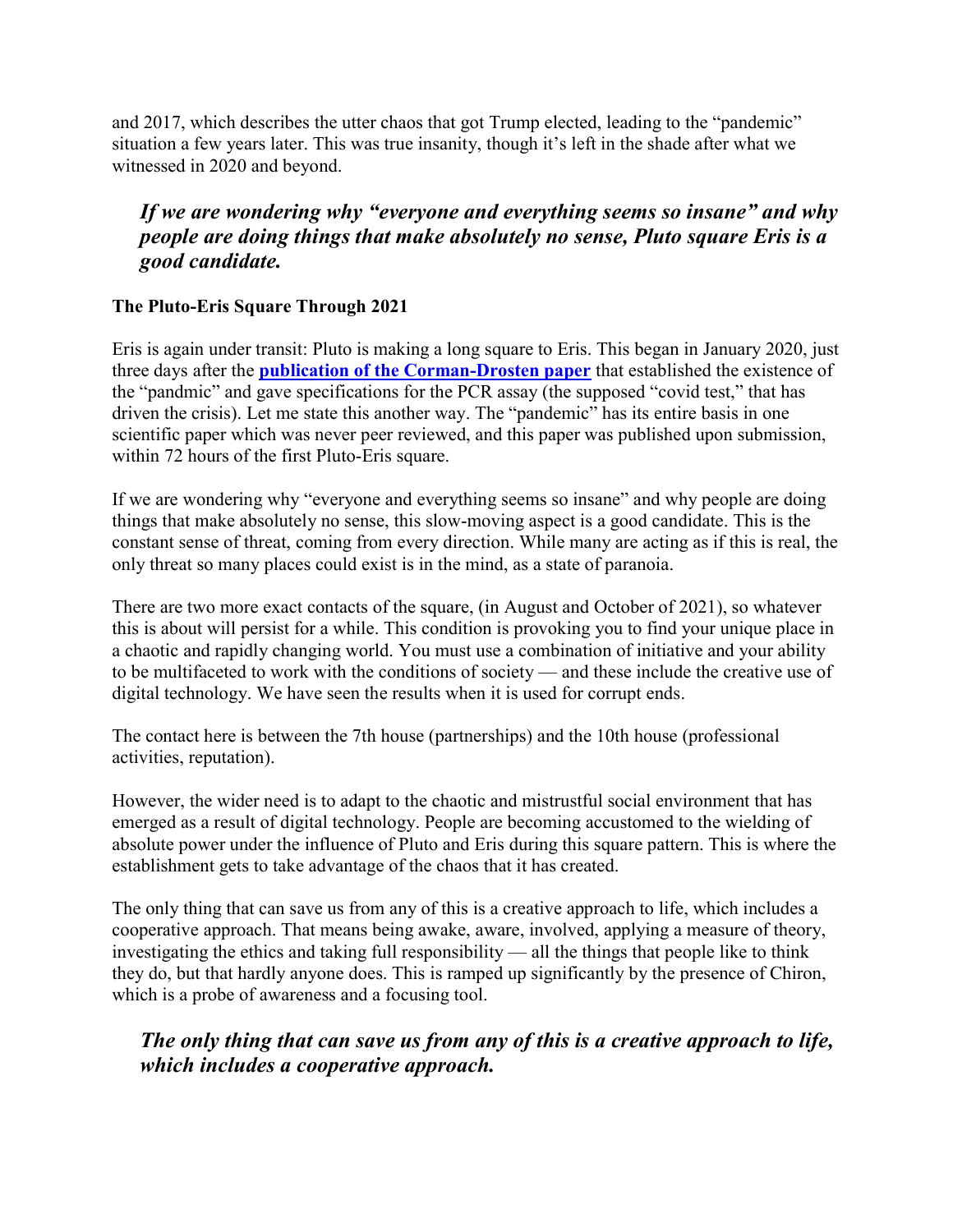Chiron is approaching a conjunction to Eris, which will be exact in 2025-2060. While this may seem like a long way off, the transit is inevitable, both planets are slow movers in the sign where it takes place, and therefore, we are under its influence well ahead of its scheduled date. This conjunction is part of the great cycles of contemporary history.

Chiron conjunct Eris last occurred in 1971 and 1972 — also in Aries, because Eris moves so slowly that many long-cycle events happen twice. This was an exciting time and an interesting time, and much of the potential of Chiron conjunct Eris ended in disappointment.

Instead of focusing and joining toward a unified cause — the betterment of society — the largely self-serving anti-Vietnam War movement became numerous self-defined fragments that saw their interests as separate, or more important than those of everyone else. (These included the following factions: women's rights, environmental, the New Age, racial justice, and many others. Out of this came the anti-abortion movement, and the early seeds of the neoconservative movement.) Then the next thing that happened in 1972 was that Richard Nixon was re-elected, winning 49 states; then came Watergate, which was in fact a known event in June 1972.

Also, the early 1970s came with what is now called 2nd wave feminism or Women's Liberation. Stick a lot of quotes around "liberation." This was actually the activation of the masculine in women (the conjunction was in Aries, ruled by Mars). It was not about anything becoming more feminine. Women were attacked for wanting to stay home and raise children. There was no discussion of better ways to have relationships (where all power between men and women is distributed.)

We are approaching this rare conjunction again, in the same sign, in less than five years — so it is developing now. You will have a role, and that role is coming into view at this time. You are likely to be able to feel and identify it even at this distance.

While 10th house transits might normally provide you with a high degree of initiative, you must watch for the flake factor that is driven by Eris (the goddess of chaos and discord), combined with the false sense of personal failure that might be driven by Chiron.

By flake factor, I mean that under the intensified influence of Eris (which is another way to say digital technology), you may feel like your commitments are optional and your reputation is expendable. I suggest you observe these factors carefully, because neither is true, though you may be under the illusion that they are. Chiron will work either way: as something that either asserts that you are not worth it and have no reputation to protect, or that you must offer yourself in service, as well as you are able.

There are other factors in your chart — most of them, really — describing how your life is about your contracts and your agreements. These are about relationships, though these transits mostly describe your contract with yourself; your understanding about the nature and meaning of our existence.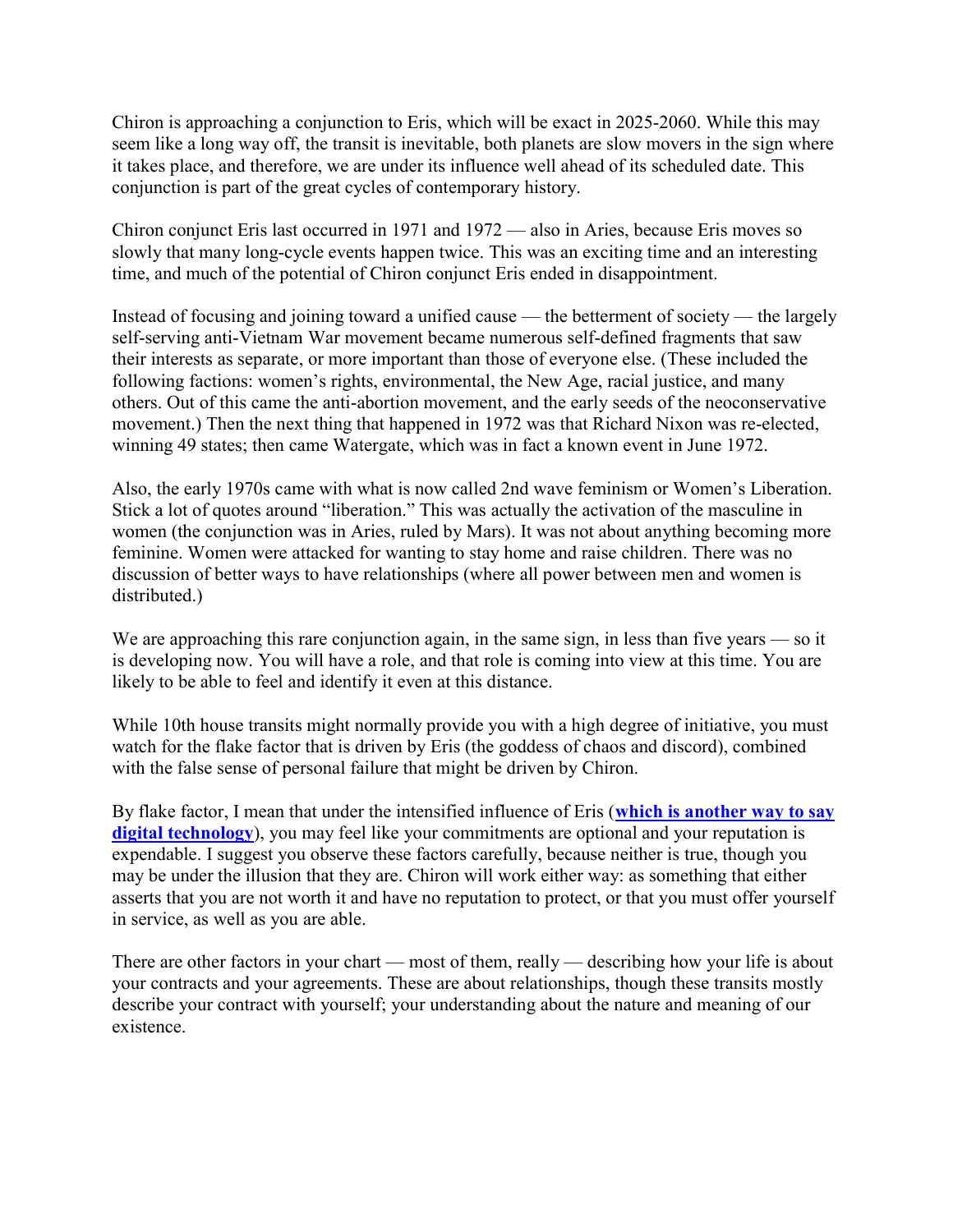Aquarius transits put you on notice to be alert to the agendas of all groups you encounter. The 8th urges you to be on alert for the agenda of everyone who comes into your life. This notion of "an agenda" is difficult for people to grasp. Everyone has one.

#### Aquarius Transits for Cancer and Cancer Rising

In the coming chapters, I will personalize the issues from the introduction, related to Aquarius, for you personally.

With Aquarius transits, we are talking about the transit of Saturn, accompanied briefly by Jupiter on and off through the year, with Pluto about to show up to stay for a generation in early 2023. Those are the 'moving parts' that appear as themes, as major phases of your journey, and sometimes as characters on the stage of life. It's best to think of them as all three (and there will be other manifestations).

Your 8th place, in the method of reading we are using here, is the whole sign Aquarius, which is about social patterns, groups, electronic communication and technology, and patterns in general. Many of these are invisible until special effort is made to recognize and see them for what they are. It's also a social sign, though the impact and influence of groups on the individual is central to its meaning. So if we take off all the fluff, the thing that Aquarius does is thread the needle between the individual and the group.

Aquarius transits put you on notice to be alert to the agendas of all groups you encounter. The 8th urges you to be on alert for the agenda of everyone who comes into your life. This notion of "an agenda" is difficult for people to grasp. Everyone has one. You need to be keen to what they are, and aware of your own agenda at all times.

Remember that Saturn is what is called dignified in Aquarius — it is one of the strongest placements in all of astrology. It has downsides, including thinking that it knows everything. It can be stressed and 'not be itself', but if you want some discipline and relevance, Saturn in Aquarius is an asset. Saturn will give you the focusing power to check yourself, and to check everyone. May these be lessons well-learned.

Because the 8th house is so closely associated with sexual relationships (particularly those where money is transacted), I will cover that topic as well.

#### Here is the central question of any 8th house transit: If you don't watch your finances, who will? This is the great reconciliation of accounts.

#### The 8th House: Contracts, Agreements, Finances

For Cancer, Aquarius is the 8th place (also said, 8th solar house, or whole sign house if the focus of the reading has Cancer rising). The 8th is the most complex of the 12 houses — what I call the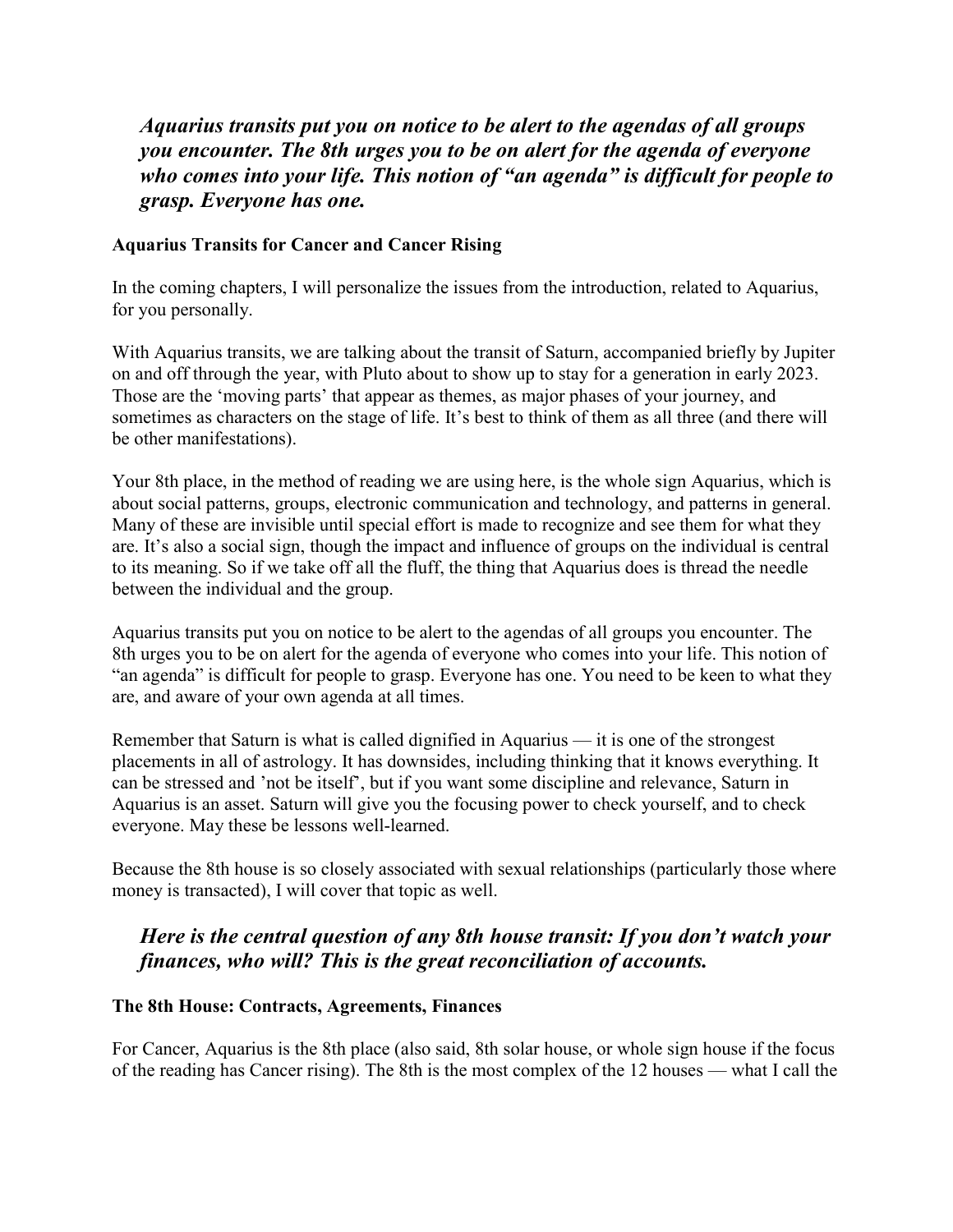Crowded House. In my experience, it is also the most significant of the houses, in that it's where we conduct so much of our relationships.

The first English-language description calls it the house of "Death, Dowry and the Substance of the Bride." Then it ripples out from there. So we get into all manner of transactions here. Originally it's about inheritances, wills, trusts, dowries, bride price and related matters, and all else flows from there. The affairs of this house cross the generations, and create the thing we think of as family.

Your primary focus of the Aquarian Era is here. Saturn and Jupiter are currently in this house; Pluto is coming. This is about cleaning up your contracts, agreements, and shared resources though with Aquarius in this region (the style, in the sign of groups), there are going to be a lot (more than a couple) of people involved in this area of life. Were another sign present on the 8th, the contractual relationships would occur in a different style (for example, in the case of Leo Sun or rising, with Capricorn there, many would be business-to-business, and shaped by traditional expectations).

Here is the central question of any 8th house transit: If you don't watch your finances, who will? This is the great reconciliation of accounts. You must understand your monetary life out to the four corners of the kingdom and beyond. Saturn will have you leave no stone unturned, no account unexamined. Go through every bill, line by line. Cut back what you don't need; keep what you need, or truly want. You will find plenty you can trim.

#### Any time there is an exchange of money, please review it.

Now, you may not be noticing the potential of Jupiter, as Saturn is such a taskmaster, and what it is doing is: reconciling your accounts. That is prompting you to renegotiate everything. I suggest a total self-audit: every line of every bill. Every contract, whether written or spoken. You need to know where your money is going — exactly. Then you can cut the fat out of your budget and be more efficient, and potentially more profitable. Any time there is an exchange of money, please review it.

The 8th describes matters of debt and taxation (the classic example of a shared resource). So you want to review this carefully. Saturn in the 8th is pressure and incentive to consolidate and pay down debt. Saturn is inherently frugal, and wants to make the most of the dollar, quid or euro. You may be appalled how much you were wasting.

However, with Aquarius involved, there are always more than two people in the scenario. This is true of any sexual relationship; there are often a lot of in-laws, exes, love interests and third wheels. Yet with Aquarius here, there will be the sensation of an extended family of some kind. This is a natural gravitational force for Cancer Sun and rising. Space bends toward group resources. You might be a steward of collective property in some way.

With Saturn present, you must be the dominant force in this area of your life. You would be the perfect trustee or estate executor. Financial integrity is extremely important to you, as a life skill. You are — if other factors permit — the very essence of fiduciary responsibility. You understand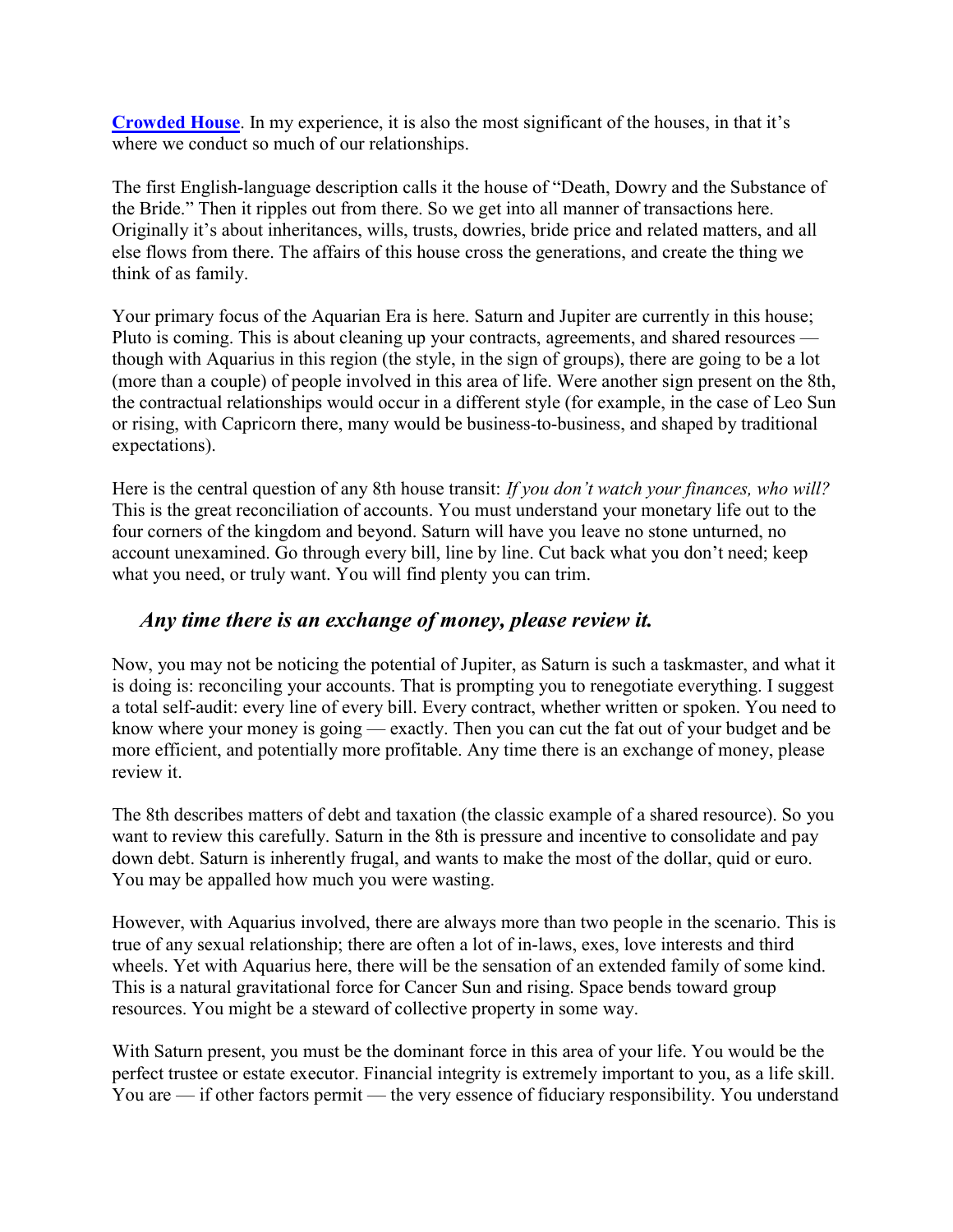what is yours, what belongs to others, and what belongs to the group. Make sure you count yourself into the any deal where you actually belong. Be fair, to everyone, and to yourself.

## The contractual nature of the 8th house is a marvel of nature. The 8th is about shared resources (which is what contracts govern), and with Aquarius present, this house has an economy of its own.

#### Your Personal Economy

Many of your relationships may be defined by economic exchange of goods, services and funds. You are also the go-to for people who need a reference to someone, since you take the business aspect of life seriously. Therefore, you view your own experience as a kind of collective resource of its own, and collect people of integrity to whom you may safely refer others.

You consider your personal economy to be a kind of family, and your family a kind of personal economy. This is not about the favor of the few; for you this is about making sure that everyone is taken care of. You have the "villa" style of economic design: every need is taken care of by someone trusted and as internal to your situation as possible. Aquarius in the 8th is like having your own private public.

The contractual nature of the 8th house is a marvel of nature. The 8th is about shared resources (which is what contracts govern), and with Aquarius present, this house has an economy of its own. This could work a few ways; here is an example. Cancer is one of the signs that says "home," and every home has its own mini-economy. The word "eco" means home, so we are on one level talking about home economics: how the home is managed, and all those with whom the household does business, as a kind of business entity of its own.

Now, Saturn may for some have a constricting effect, where your inflow of resources from others is concerned. This is why it's critical that you take this opportunity to do two things: structure, and economize. This is an excellent time to build incrementally, in measured degrees. It is not the time to take big chances. But you must invest in yourself, and if appropriate, persuade others to do so.

Jupiter is showing you the financial and commercial potential of working in a group context. You have the opportunity to expand your affairs, and your financial reach. However, I suggest you maintain a high level of control over any such enterprise. This may to you seem "unfair," but I would argue that it's merely sensible and self-protective.

## Under the influence of Saturn in your 8th house, it may seem like you have to reduce your life to a set of transactions. That would be helpful, for now.

#### Where Sex Meets Money

One problem with sex in our society or any that I have encountered is that it is turned into a commodity. It is rarely a gift freely given, but is rather traded for valuable goods, money,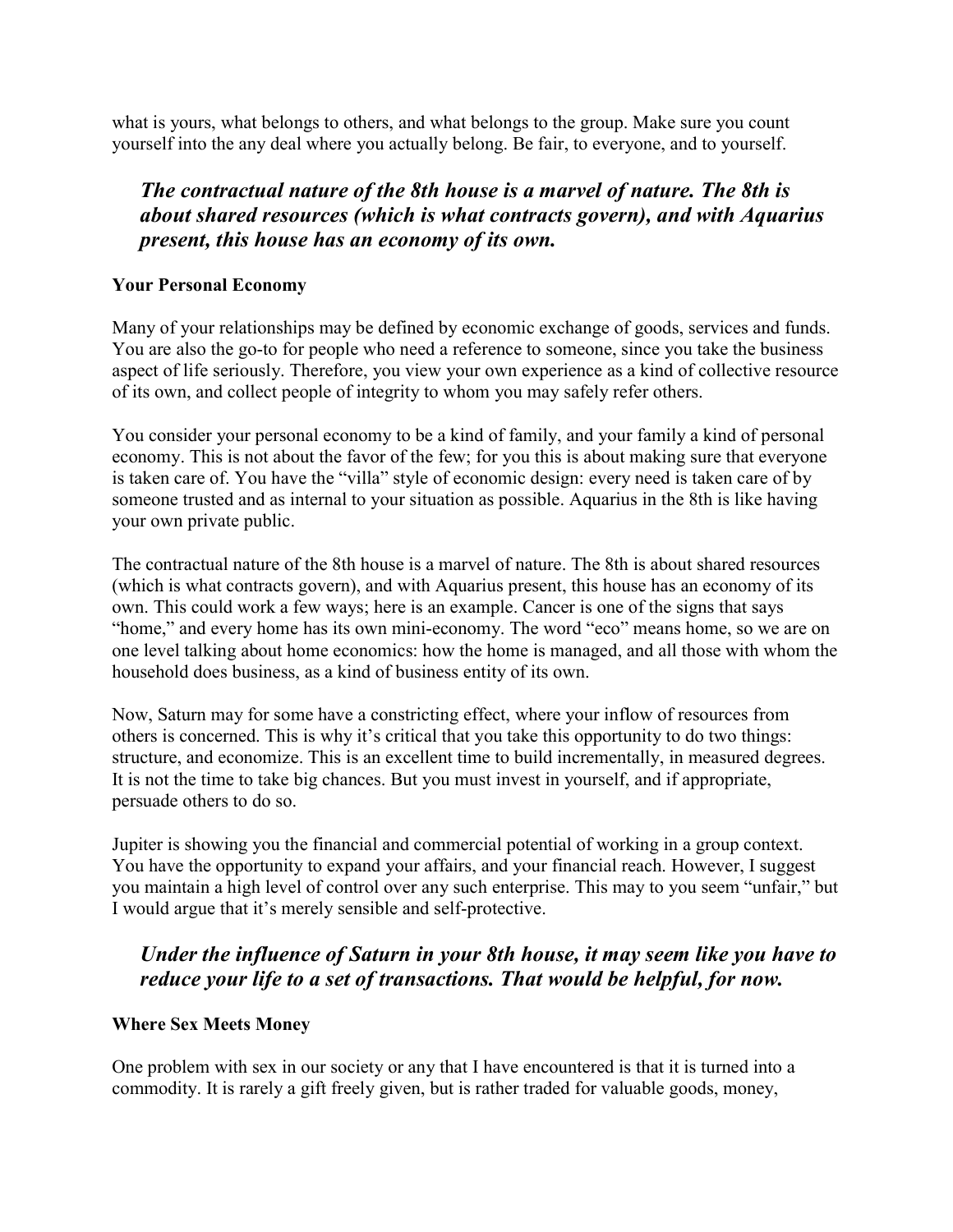assurances or other items exchanged. I wish I was being cynical here. Love is sometimes a factor, but what is more often meant is security.

Under the influence of Saturn in your 8th house, it may seem like you have to reduce your life to a set of transactions. That would be helpful, for now. My definition of an 8th house relationship is any one where both sex and money are exchanged. These tend to become marriages and must be treated with extreme care, particularly now.

They will tend to come under the same review as all other transactional relationships, and must not be exempted. Much of what you are seeking to understand, and to change, will be revealed by them.

Having Aquarius on the 8th house gives you the potential for some detachment in these relationships. It is not guaranteed, but it's a resource or ability you may use.

One interesting thing about Cancer is that it wants to keep its love interests diversified. This is a quality of Aquarius on the 8th house — the notion that a group may be involved in the committed relationship. While this does not assure that you will be on a panel at the next polyamory conference, under the right circumstances, such a thing might work for you.

Most of why people are monogamous involves financial interests, jealousy and control; and then for some, they may make the choice to be with one person on a truly voluntary basis. However, you may have already figured out that you have your options open. There is a form of polyamory called panfidelity, which is about having several lovers or partners each for many years.

## You have Taurus in your 11th place, which represents your social involvements — and this transit describes you as someone who wants to provoke progress among those close to you and who surround you.

#### A Force for Change in Your Community and Social Circles

This deserves a mention, and further explication elsewhere. Aquarius has a secondary ruler, Uranus. I am reluctant to say 'ruler' but that's how most people think of it. In fact many contemporary astrologers skip Saturn entirely, and go right to Uranus.

Uranus is the planet of revolution. Studying history, you see it's there every time. It's also the planet of invention, and of inventors; this is fairly consistent. Uranus is now a longterm visitor to Taurus, through 2026.

You have Taurus in your 11th place, which represents your social involvements — and this transit describes you as someone who wants to provoke progress among those close to you and who surround you. This extends as far as your friends and their friends; your colleagues; your clients; any who read, watch or listen to the work that you produce; any group short of the general public.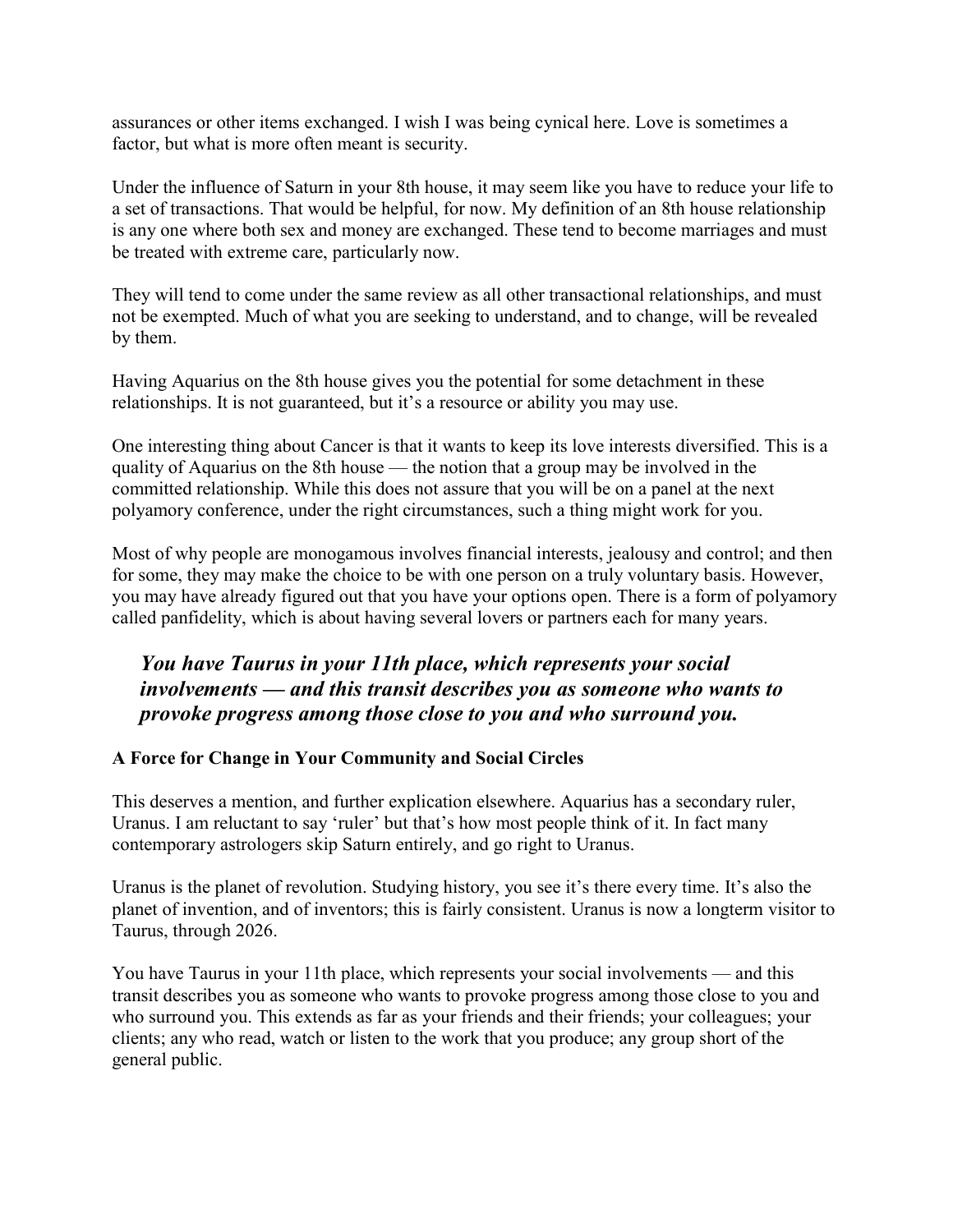This transit could mean you serving to get people out of their unconscious, outdated and stuck ways. Or it could mean getting people of similar values together, as Uranus often represents groups. Be careful here. You cannot awaken someone who is pretending to be asleep. I suggest you do more gathering than awakening.

Uranus can be the lightning and it can represent the place where lightning strikes. So be sure you stay out of the trees in a storm.

One other thing about the 11th: it's the house of revenue from your professional affairs. With Uranus here, this may fluctuate wildly. You need to find ways to stabilize this aspect of your life, for your peace of mind and your sanity — and to maximize the potential of this transit.

#### Make sure your accounts are reconciled, and that you know exactly where you stand with yourself and with others. The reconciliation of humanity begins with you.

#### The Dharma of Aquarius: Pluto is Coming

As I've done my best to illustrate here, the 8th house is the house of the most meaningful transactions of our lives, and also the most dangerous. Those transactions are where you act as if to hold the world together — or where we allow the world to fall apart. This may be our world, but our world always interacts with the reality of others.

The 8th house is one of several realms where people can easily take power over others (the marital contract is the classic example), so when yours is taking transits, that is when you must guard your independence.

You are now under the influence of Saturn in this house, which is saying: get your act together, on all of the above topics. To "make sure your house is in order" is to make sure your 8th house is in order.

Make sure your accounts are reconciled, and that you know exactly where you stand with yourself and with others. The reconciliation of humanity begins with you.

You don't need to be a social scientists to see that a wedge is being driven into society; that families and friends are being driven apart; that groups are being driven apart or banned outright; that we are all being persuaded to distrust one another. In the spirit of the 8th, here is the death threat: your children are being told they might kill their grandparents, and will carry that with them for the rest of their lives. Do not succumb to these false claims. They have no basis in actual science, only in business-driven political science.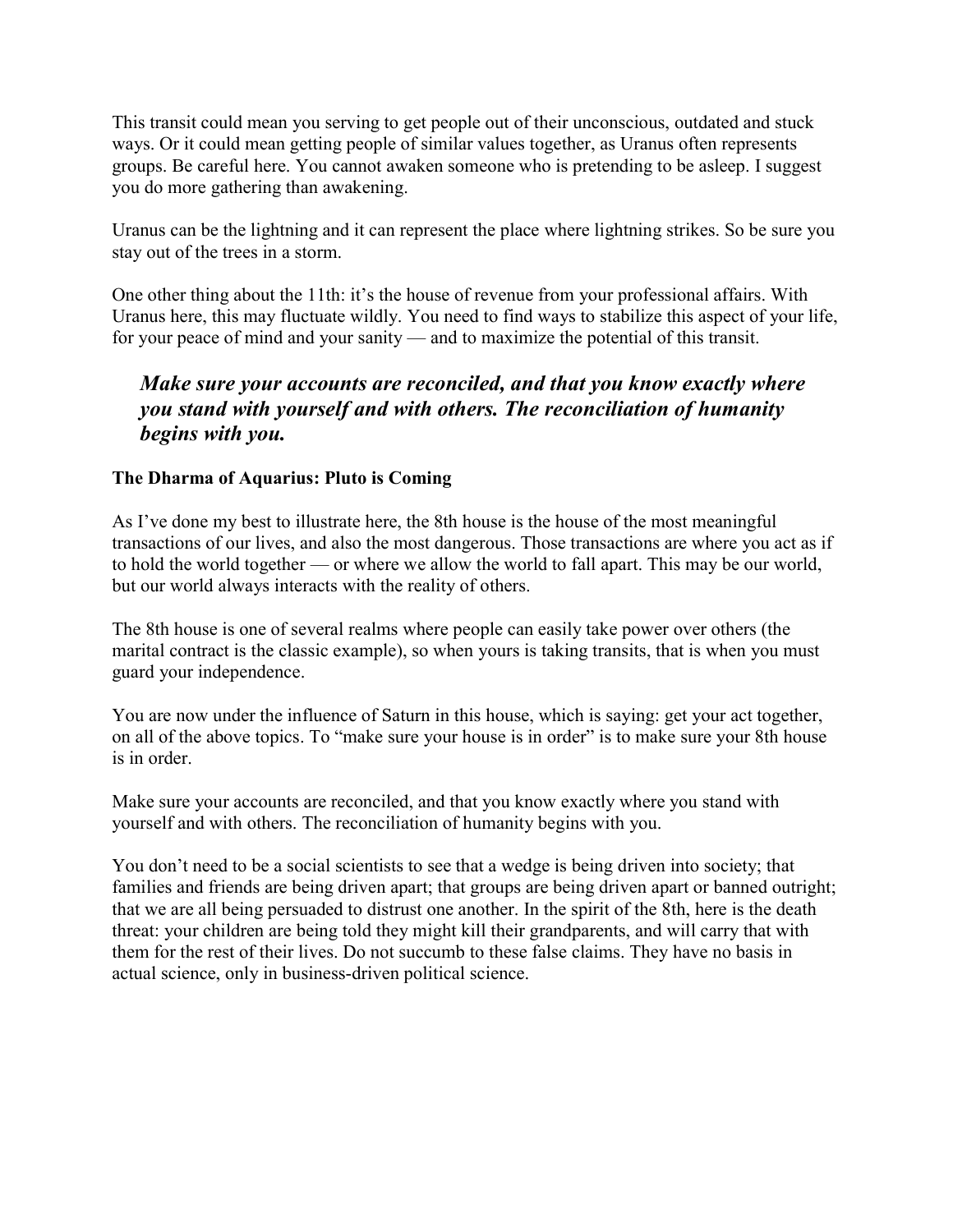There is tremendous potential power in Pluto in Aquarius, which could serve humanity beautifully. We could get together — or at least, some of us could, and support one another. It is vital with Pluto coming to your 8th house that you form a community of interest with people with whom you share actual values.

I often think of the words of Conversations with God, Book 3, published in 1996:

"I want to repeat this, because it is vital that you hear this. Once before on your planet, the technology you developed was far greater than your ability to use it responsibly. You are approaching the same point in human history again. It is vitally important that you understand this. Your present technology is threatening to outstrip your ability to use it wisely. Your society is on the verge of becoming a product of your technology rather than your technology being a product of your society. When a society becomes a product of its own technology, it destroys itself."

There is tremendous potential power in Pluto in Aquarius, which could serve humanity beautifully. We could get together — or at least, some of us could, and support one another. It is vital with Pluto coming to your 8th house that you form a community of interest with people with whom you share actual values. For that to happen, you need to know what your values are.

The Pluto in Aquarius era can be a time of a gathering of the millions, or of death to the millions. It may be both. And if it is both, the choices you make will determine which side of that equation you land on. Because this is your 8th house, through which nearly all transactions are mediated, this is shaping up to be exceptionally personal for you. But this is about much more. We are talking about the fate of humanity, which is, for us, the face of the Earth.

## When people get stressed by the physical world, they tend to resort to religion. There are indeed no atheists in foxholes.

#### Don't Deceive with Belief: Neptune in Pisces

You and the world are in a longterm transit of Neptune in Pisces (2011-2026). This is one of the soft spots that is facilitating people having the sensation of knowing without actually having any idea whatsoever what is happening around them or to them.

Pisces is your 9th place, which is frameworked by belief, and, at times, direct contact with the numinous and the divine. These things are attractive to you and seem to come naturally, though must now be handled with caution and awareness. We began with the idea that Neptune is one of the esoteric rulers of Cancer, so this offers you great potential. However, this must be used carefully.

The realms of religion, spirituality, mysticism, Gnosticism, self-help, alternative. healing, or astrology — they all require extreme caution now. More than anything they require methods of validation and cross-checking. This necessity has ramped up since all of the action in Capricorn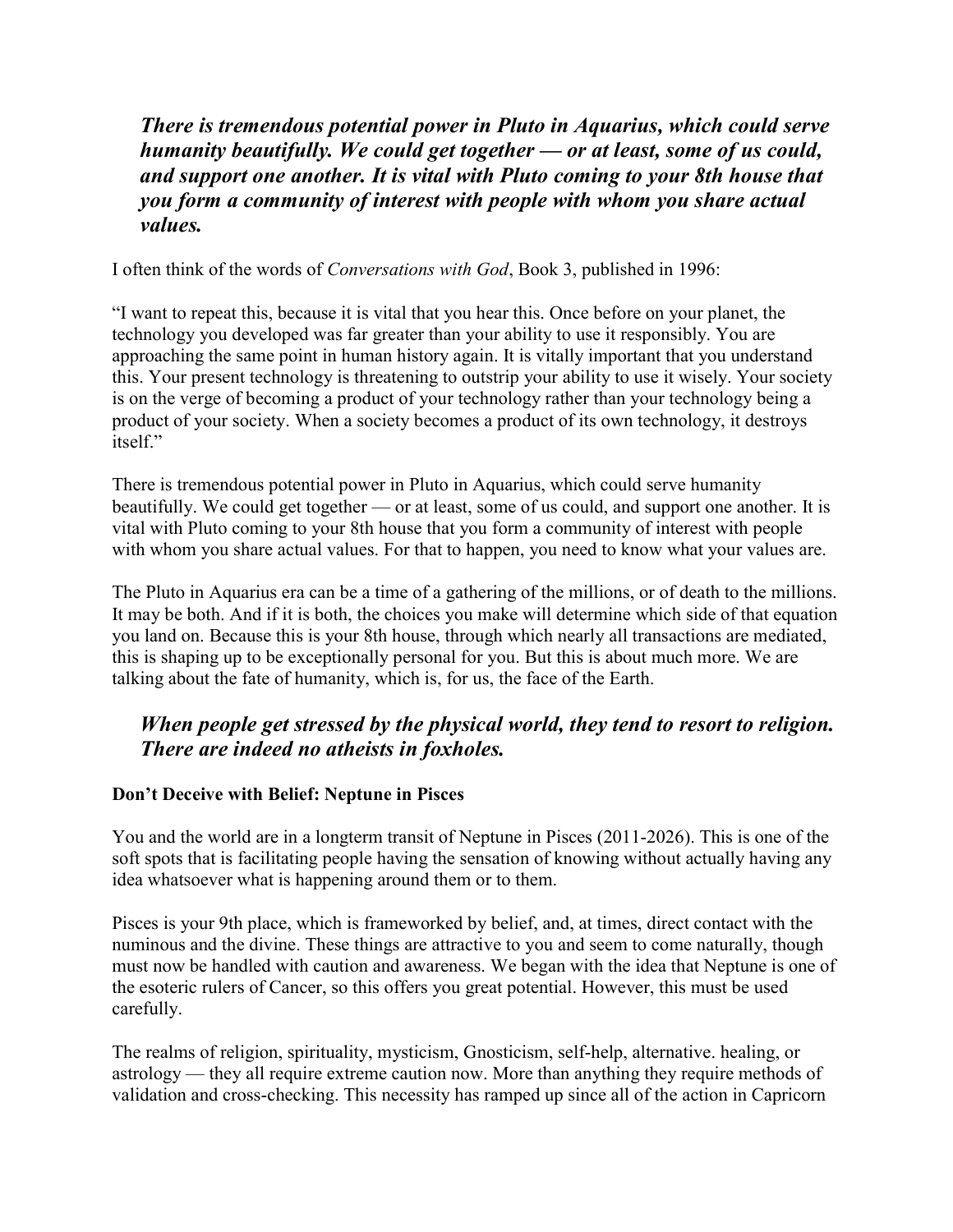has broken apart the structures that would provide some grounding for these branches of study. When people get stressed by the physical world, they tend to resort to religion. There are indeed no atheists in foxholes.

I hear a lot of people talking about heart-centered knowingness, though I don't hear anyone mention the ways this is subject to corruption, nor what to do about it. We can talk about bodybased knowing, though we also need to consider the many counterfeits, and also, the ways that body-knowing can be twisted and warped.

#### A significant result of the central delusion of our time is the utter lack of distinction between facts and beliefs. We live in the time of, "If I believe it, then it is true."

Here again are the words of Eric McLuhan: "The body is everywhere assaulted by all of our new media, a state which has resulted in deep disorientation of intellect and destabilization of culture throughout the world. In the age of disembodied communication, the meaning and significance and experience of the body is utterly transformed and distorted."

The world is in a profound state of delusion right now. We know the primary source of this: digital consciousness has driven people out of both mind and body, while providing the dangerous illusion of omniscience (and for some, omnipotence). That nifty little rock you carry around can find out anything in two seconds, or call China, or text your high school mate, or find your keys or your cat, or retrieve a copy of the Magna Carta. But it is not you. You cannot really be a thousand places at once, either, but thinking you are can take you out of the one place that you are.

A significant result of the central delusion of our time is the utter lack of distinction between facts and beliefs. We live in the time of, "If I believe it, then it is true." Note how little discussion there is of this problem, but we see the problem everywhere — or perhaps it is invisible to most.

Your chart is pushing you to use logic and reason; to be clear; to understand your world on clear terms that you grasp, and can explain to another person. You are being pushed into getting clear about the terms of every relationship.

You need to be able to trace the logical steps that got you to any conclusion. For many reasons I have described, you are in a position of leadership and authority. If you are misdirected, many others will be as well. One of my favorite lines of David Bowie's is, "Don't deceive with belief." The implication is that all belief is a form of deception. It's not about proof; not about faith in the unseen; not about understanding something. It's a mental construct that can make something entirely untrue seem valid.

Though there are few spiritual paths that would agree with this and many that would want to argue this point down, strategy is crucial. That means working with both a vision and a plan — both of which must be adaptable, and revised more or less constantly.